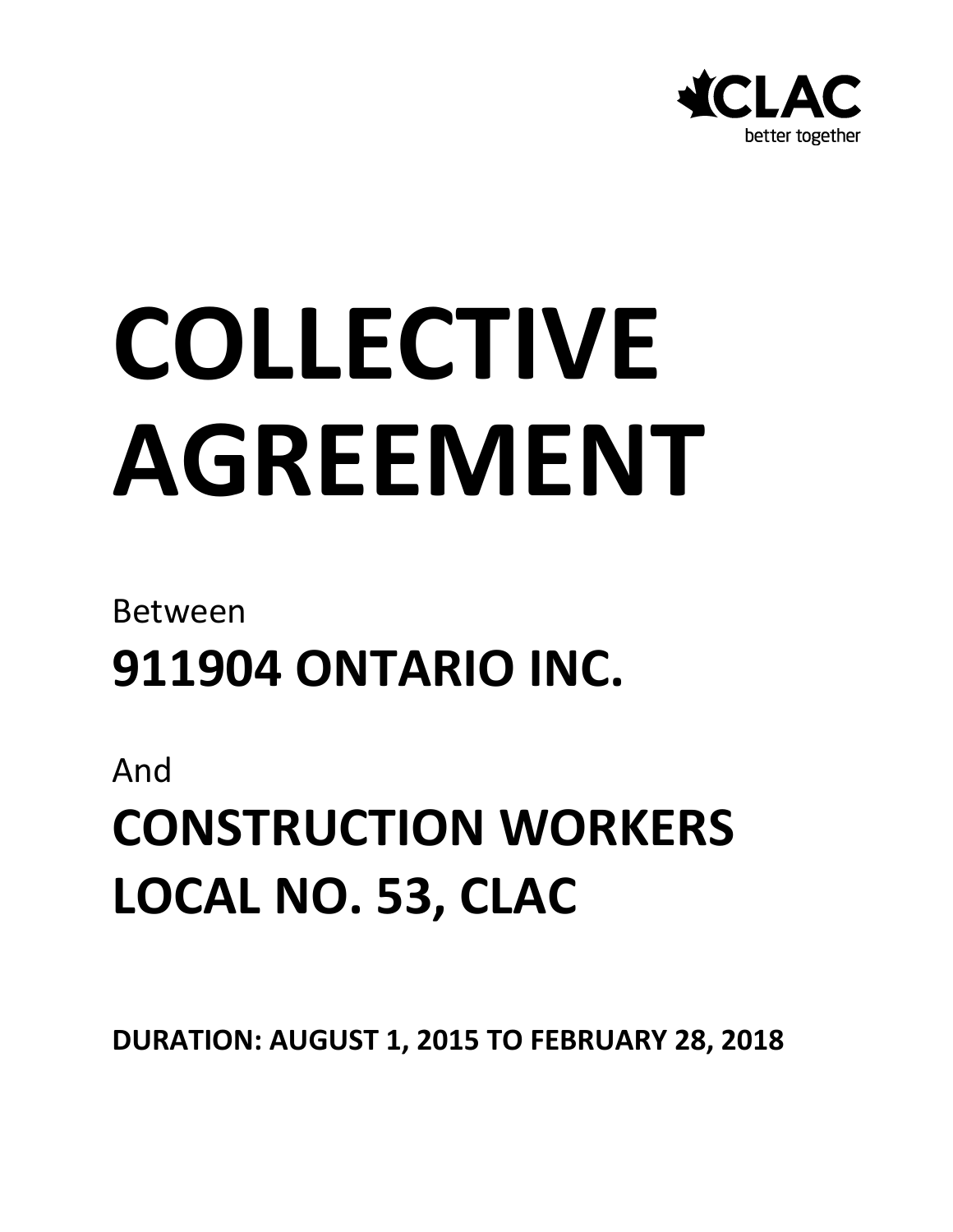

## **SERVICE AT YOUR FINGERTIPS**



myCLAC is your gateway to important information about your workplace, collective agreement, and more.

Sign up at clac.ca/myCLAC to

- update your contact information and preferences,
- find out who your stewards and representatives are,
- read your collective agreement,
- access training calendars and sign up for upcoming courses,
- learn about member-only discounts, awards, and scholarships,
- apply for construction jobs, and
- access your retirement and benefit information.

#### **Questions?**

Call the nearest CLAC member centre, or visit us at *clac.ca* to learn more.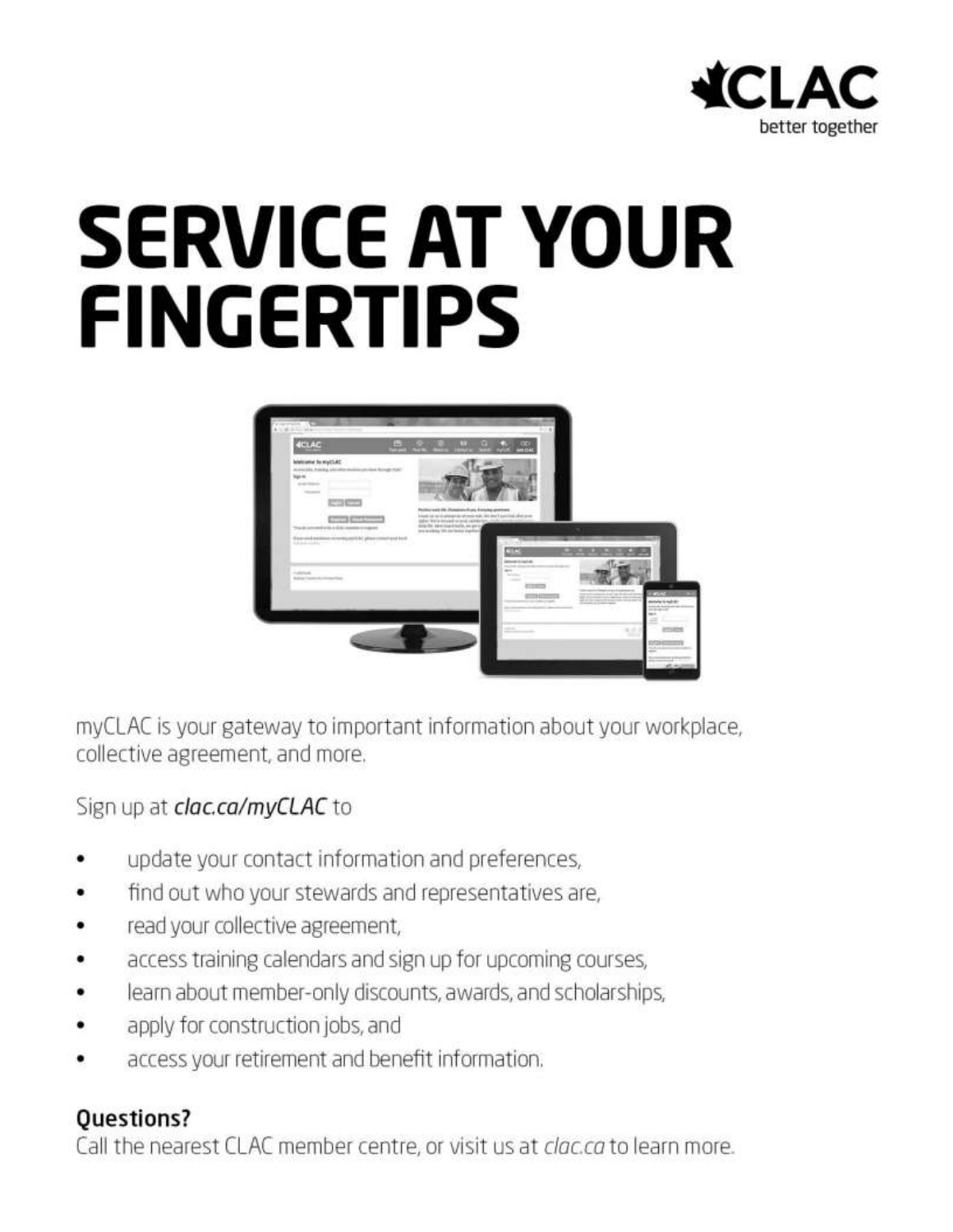## **COLLECTIVE AGREEMENT**

**Between** 

**911904 ONTARIO INC. (hereinafter referred to as "the Employer")** 

**and** 

**CONSTRUCTION WORKERS LOCAL NO. 53, CLAC (hereinafter referred to as "the Union")** 

#### **AUGUST 1, 2015 TO FEBRUARY 28, 2018**

**This printing is for information purposes only. Original signed documents are held on file at Chatham Member Centre**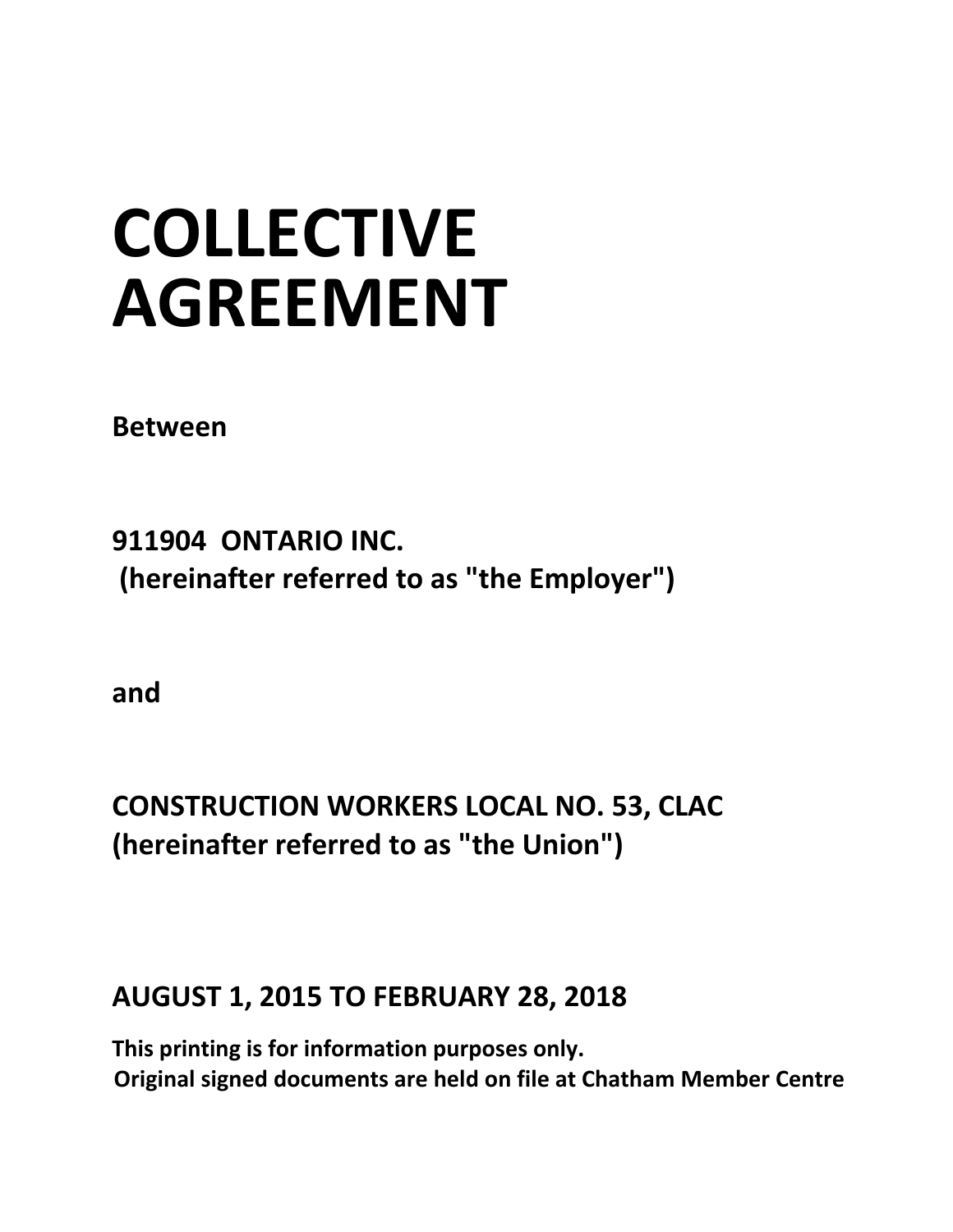#### **TABLE OF CONTENTS**

| ARTICLE 5 - EMPLOYMENT POLICY AND UNION MEMBERSHIP6 |  |
|-----------------------------------------------------|--|
|                                                     |  |
|                                                     |  |
| ARTICLE 8 - OVERTIME AND SUNDAY LABOUR 10           |  |
| ARTICLE 9 - VACATIONS AND VACATION PAY 11           |  |
|                                                     |  |
|                                                     |  |
| ARTICLE 12 - HEALTH INSURANCE and PENSION PLAN 14   |  |
| ARTICLE 13 - TRANSPORTATION, TRAVEL TIME & ROOM &   |  |
|                                                     |  |
|                                                     |  |
|                                                     |  |
|                                                     |  |
|                                                     |  |
|                                                     |  |
|                                                     |  |
| ARTICLE 20 - DISCHARGE, SUSPENSION AND WARNING 26   |  |
| ARTICLE 21 - EDUCATION AND ASSISTANCE FUND 27       |  |
|                                                     |  |
|                                                     |  |
|                                                     |  |
|                                                     |  |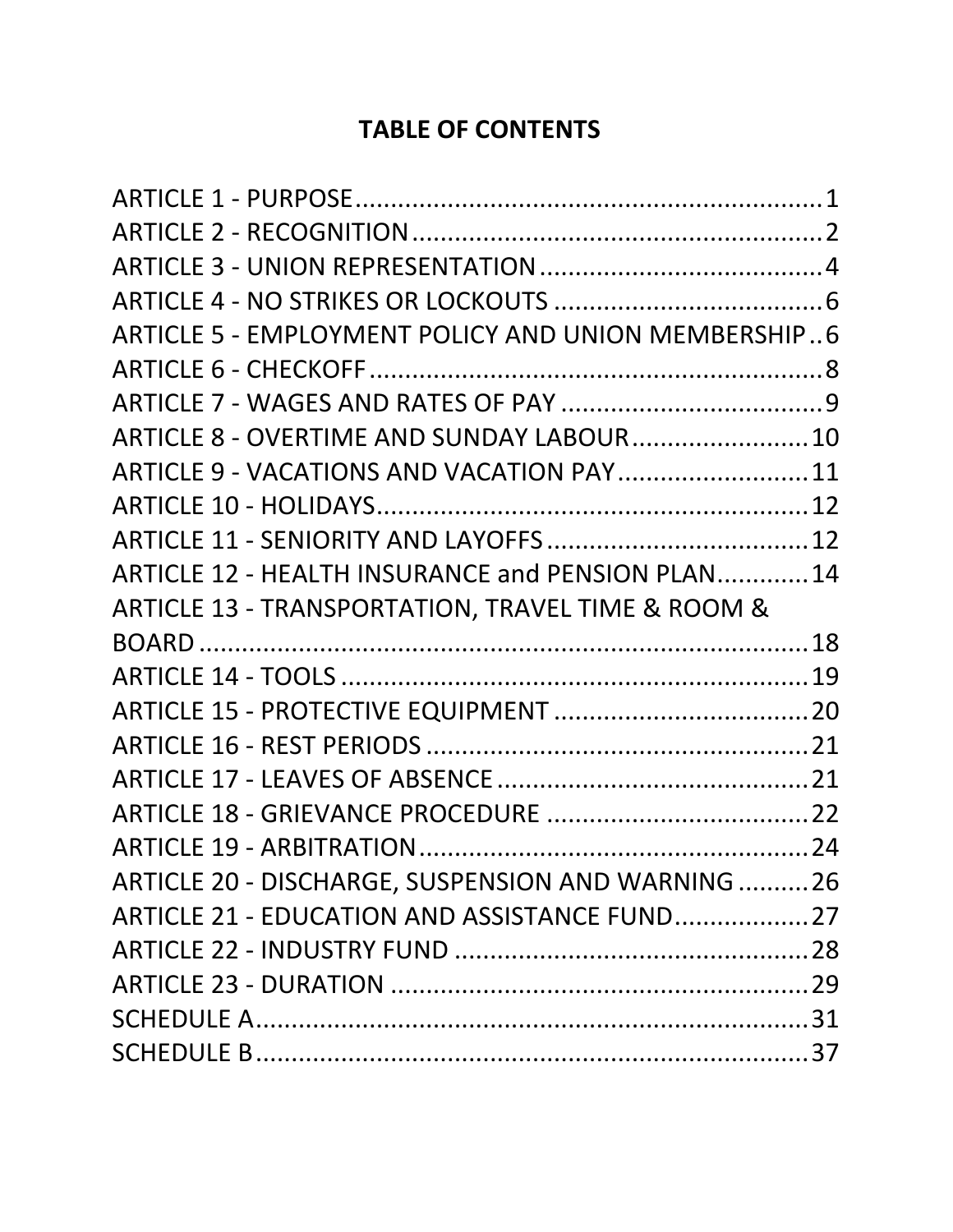#### **COLLECTIVE AGREEMENT**

#### <span id="page-4-0"></span>**ARTICLE 1 - PURPOSE**

- 1.01 It is the intent and purpose of the parties to this Agreement, which has been negotiated and entered into in good faith:
	- a. to recognize mutually the respective rights, responsibilities and functions of the parties hereto;
	- b. to provide and maintain working conditions, hours of work, wage rates and benefits set forth herein;
	- c. to establish an orderly system for the promotion, demotion, transfer, layoff and recall of employees;
	- d. establish a prompt, just and equitable procedure for the disposition of grievances;
	- e. and generally, through the full and fair administration of all the terms and provisions contained herein, to develop and achieve a relationship between the Union, the Employer and the employees which will be conducive to their mutual well being.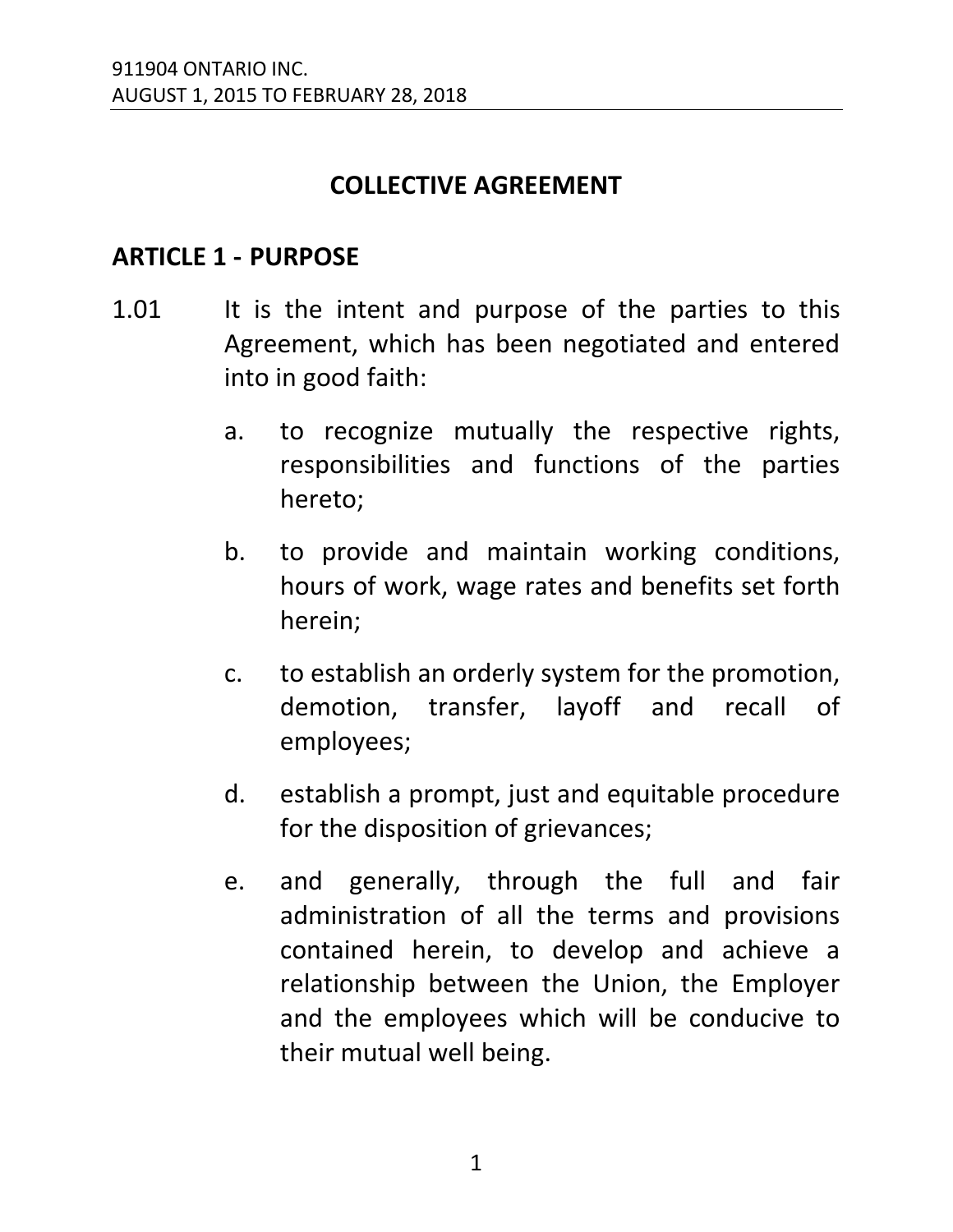1.02 It is agreed that the omission of specific mention in this Agreement of existing rights and privileges established or recognized by the Employer shall not be construed to deprive employees of such rights and privileges.

#### <span id="page-5-0"></span>**ARTICLE 2 - RECOGNITION**

- 2.01 The Employer recognizes the Union as the exclusive bargaining agent for all employees of the employer in all sectors of the construction industry, working in the county of Lambton [Board Area # 2] except for nonworking foreman, persons above the rank of nonworking foreman, employees having a supervisory or confidential capacity, or having authority to employ, discharge or discipline employees, office and sales staff.
- 2.02 Except in cases of emergency, non-working foremen, supervisors and other non-bargaining unit (employees) personnel shall not normally perform work included in work or job classifications under this Agreement and normally performed by members of the bargaining unit.
- 2.03 It is agreed by the parties that there shall be no revision, amendment or alteration of the bargaining unit as defined herein or of any of the terms and provisions of this Agreement except by the mutual agreement in writing of the parties hereto. Without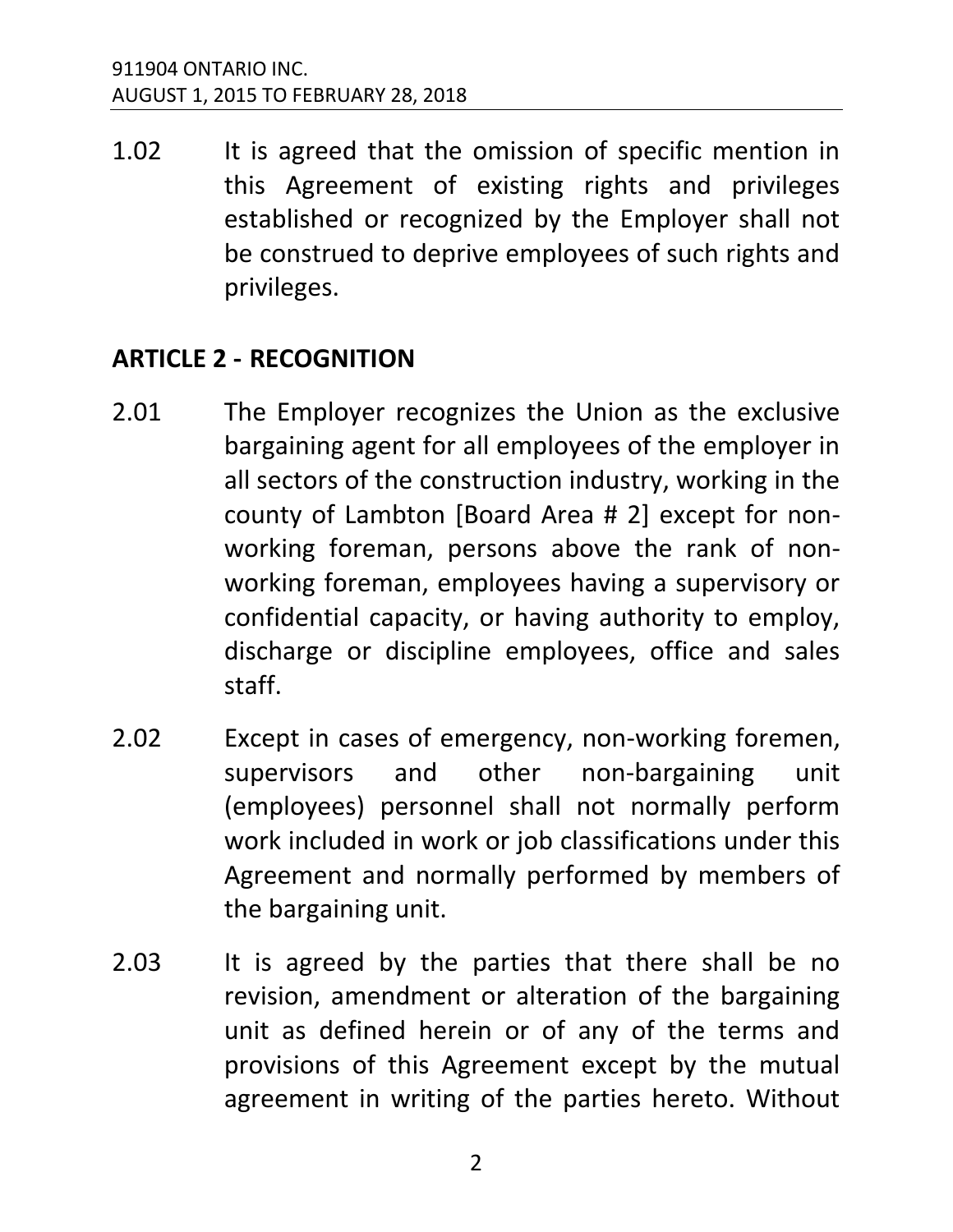limiting the generality of the foregoing, no classification of work or jobs may be removed from the bargaining unit except by the mutual agreement in writing of the parties.

- 2.04 The Employer agrees that the duly appointed representatives of the Christian Labour Association of Canada are authorized to act on behalf of the Union for the purpose of supervising, administering and negotiating the terms and conditions of this Agreement and all matters related thereto.
- 2.05 The Union acknowledges that it is the function of the Employer:
	- a. to manage the enterprise, including the scheduling of work and the control of materials;
	- b. to maintain order, discipline and efficiency and to make, alter and amend rules of conduct and procedure for employees provided that such rules are consistent with the purpose and terms of this Agreement and are administered in a fair and reasonable manner;
	- c. to hire, direct, transfer, promote, demote, layoff, suspend and discharge provided that such actions are consistent with the purpose and terms of this Agreement and provided that a claim by an employee that he has been disciplined or discharged without just cause will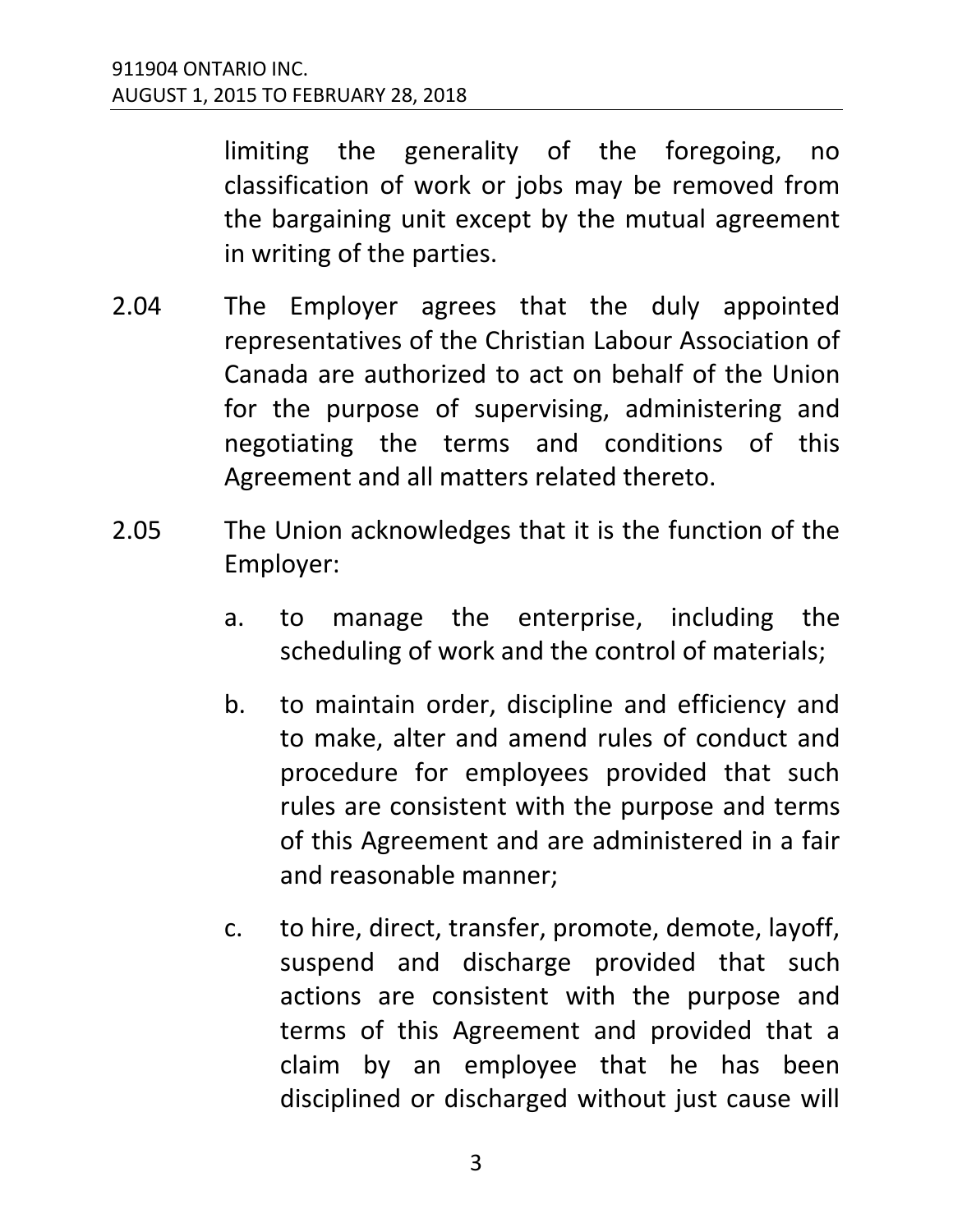be subject to the grievance procedure in Article 19.

- 2.06 The Employer shall not subcontract any bargaining unit work covered by this Agreement if employees qualified to do the work are on layoff, if employees qualified to do the work must be laid off, demoted or discharged as the result of the subcontracting of work or if other members of the Union qualified to do the work are available for the work.
- 2.07 Where bargaining unit work cannot be done by bargaining unit employees and is then assigned to other available members of the Union who are qualified to do the work, the Employer shall have the right to either hire such other members of the Union or enter into a subcontract agreement with their employer or, failing the foregoing, enter into a subcontract agreement with such other members of the Union themselves.

#### <span id="page-7-0"></span>**ARTICLE 3 - UNION REPRESENTATION**

- 3.01 For the purpose of representation with the Employer, the Union shall function and be recognized as follows:
	- a. The Union has the right to appoint stewards. The stewards are representatives of the employees in certain matters pertaining to this Agreement including the processing of grievances.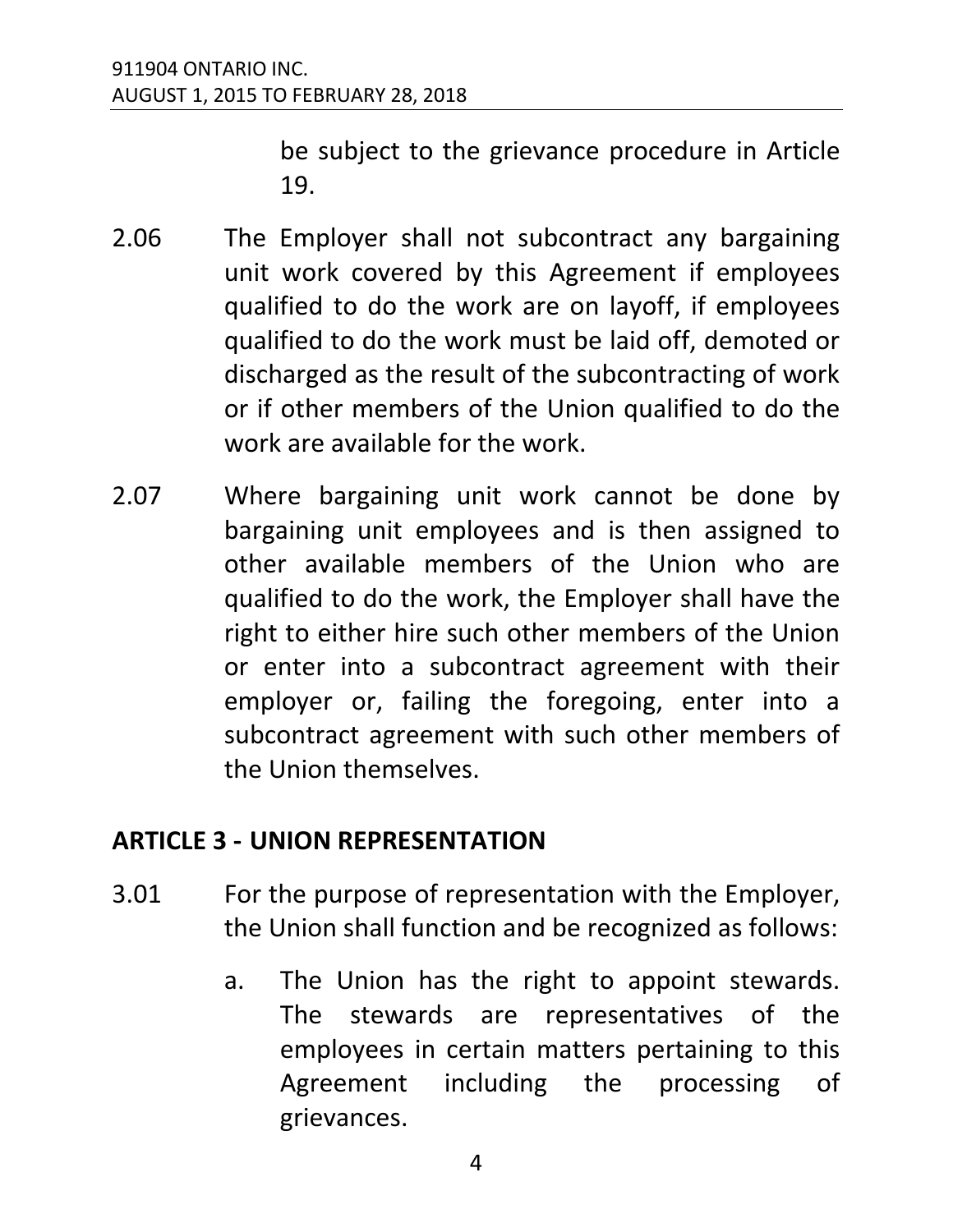- b. CLAC representatives are also representatives of the employees in all matters pertaining to this Agreement, particularly for the purpose of processing grievances, negotiating amendments to or renewals of this Agreement and enforcing the employees' collective bargaining rights and any other rights under this Agreement and under the law.
- 3.02 The Union agrees to notify the Employer in writing of the names of its officials and the effective dates of their appointments.
- 3.03 Stewards will not absent themselves from their work to deal with grievances without first obtaining the permission of the Employer. Permission will not be withheld unreasonably and the Employer will pay such stewards at their regular hourly rates while attending to such matters, as well as for time spent on negotiating a collective agreement with the Employer whenever this takes place during the regular working hours of the stewards concerned.
- 3.04 The Employer may meet periodically with his employees for the purpose of discussing any matters of mutual interest or concern to the Employer, the Union and the employees. A CLAC representative may attend such meetings if that is requested by an employee or by the Employer.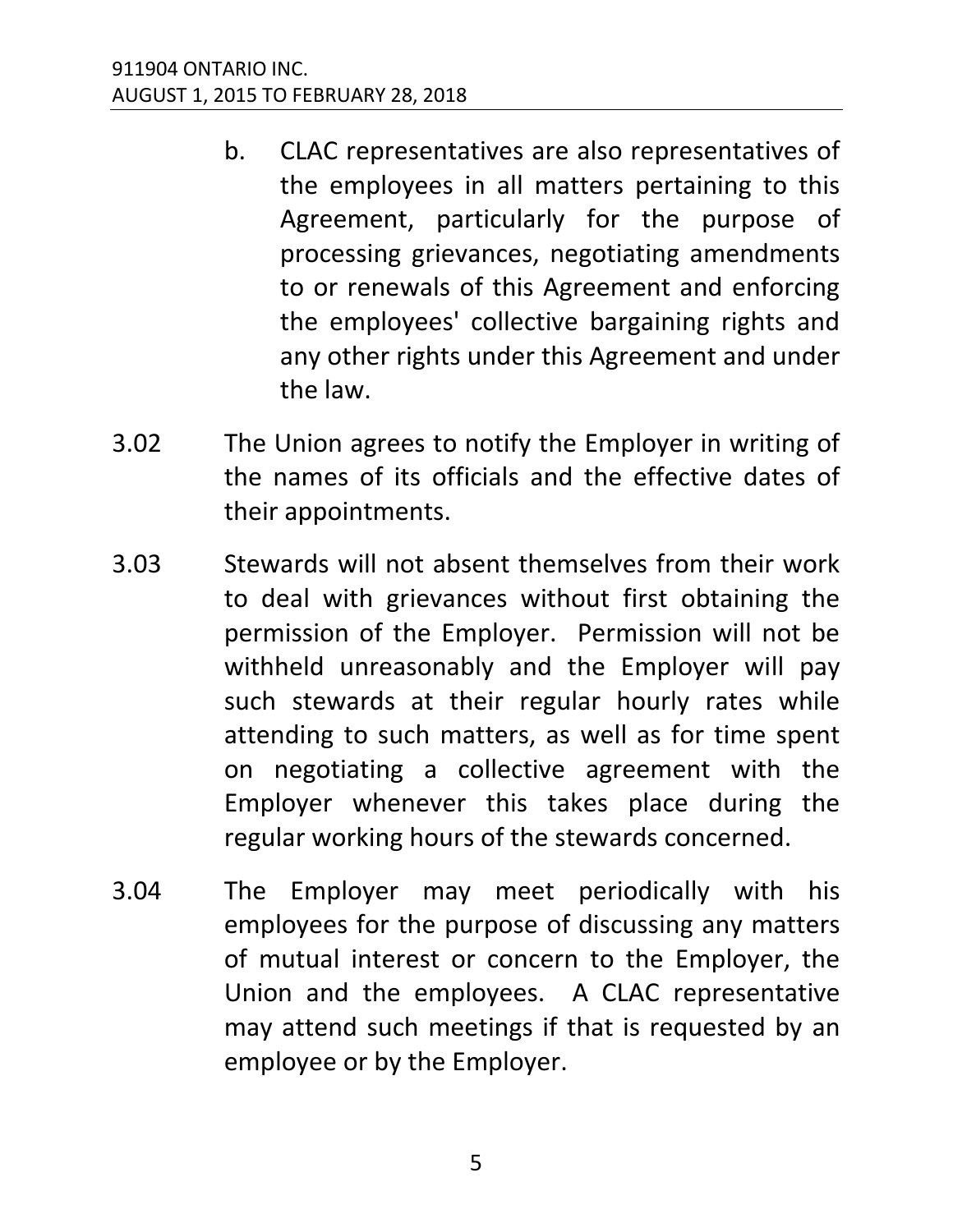3.05 There shall be no Union activity on Employer's time or on Employer's premises except that which is necessary for the processing of grievances and the administration and enforcement of this Agreement.

#### <span id="page-9-0"></span>**ARTICLE 4 - NO STRIKES OR LOCKOUTS**

- 4.01 During the term of this Agreement or while negotiations for a further agreement are being held, the Union will not permit or encourage any strike, slowdown or any stoppage of work or otherwise restrict or interfere with the Employer's operation through its members.
- 4.02 During the term of this Agreement or while negotiations for a further agreement are being held, the Employer will not engage in any lockout of its employees or deliberately restrict or reduce the hours of work or deliberately send employees home when this is not warranted by the workload.

#### <span id="page-9-1"></span>**ARTICLE 5 - EMPLOYMENT POLICY AND UNION MEMBERSHIP**

5.01

a. The Union and the Employer will cooperate in maintaining a desirable and competent labour force. The Employer will notify the Union of labour requirements, giving as much prior notice as possible. The Union will provide a list of labour available. The Employer, at its discretion,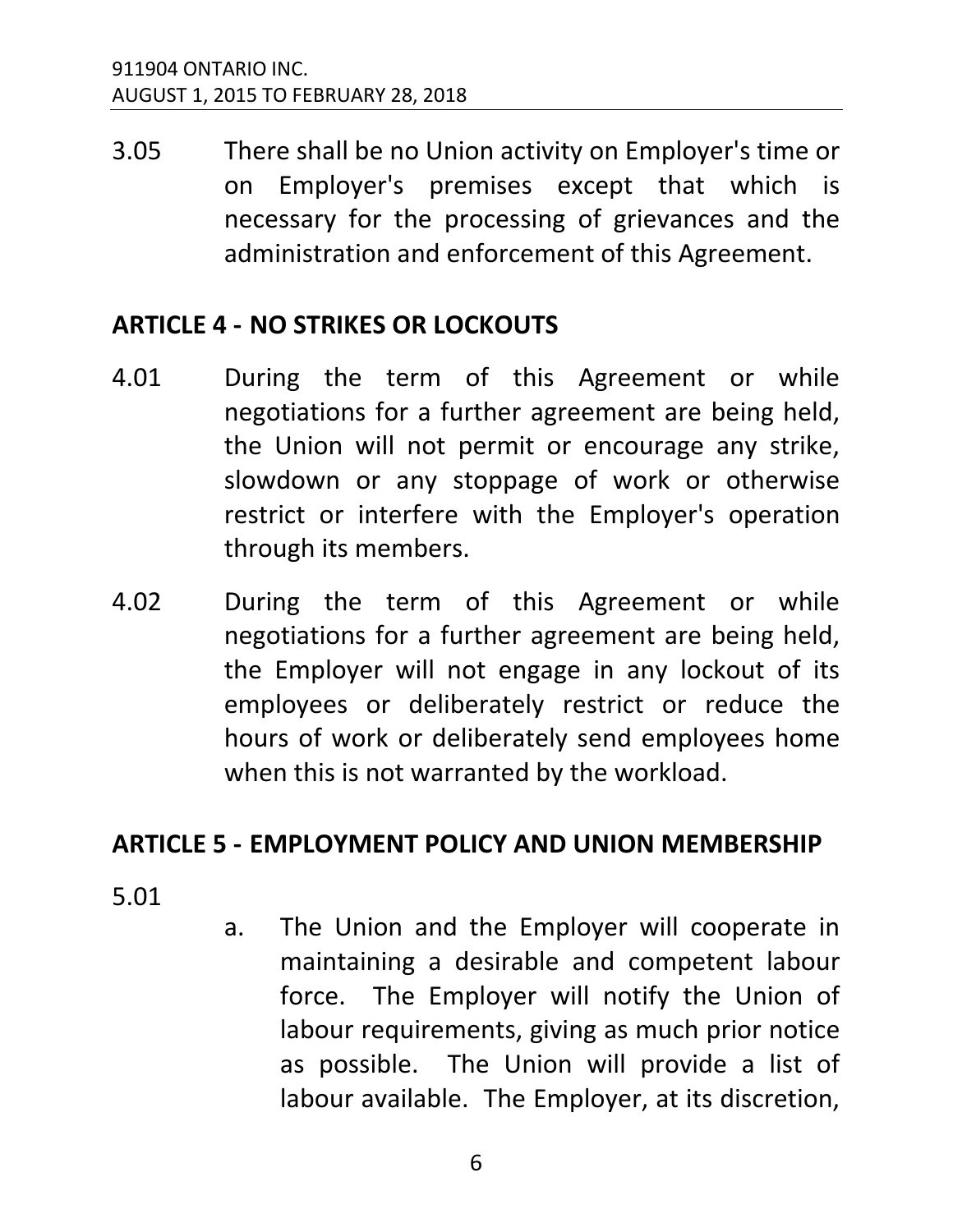may hire the employees listed or from other sources.

- b. The Employer has the right to hire new employees as needed provided that no new employee(s) will be hired while there are available employees on layoff qualified to do the work.
- c. The Employer shall notify the Union in writing of the name, address, and classification of any employee at the time such employee is laid off, recalled or newly hired.
- 5.02 New employees who complete the probationary period shall have their respective seniority dated back to the date of their most recent hiring.
- 5.03 Probationary employees are covered by all the provisions of this Agreement with the exception of those articles which specifically exclude probationary employees. Union membership or lack of it does not exclude any employee from any of the provisions of this Agreement.
- 5.04 Neither the Employer nor the Union will compel employees to join the Union. The Employer will not discriminate against any employee because of Union membership or lack of it and will inform all new employees of the contractual relationship between the Employer and the Union. Before commencing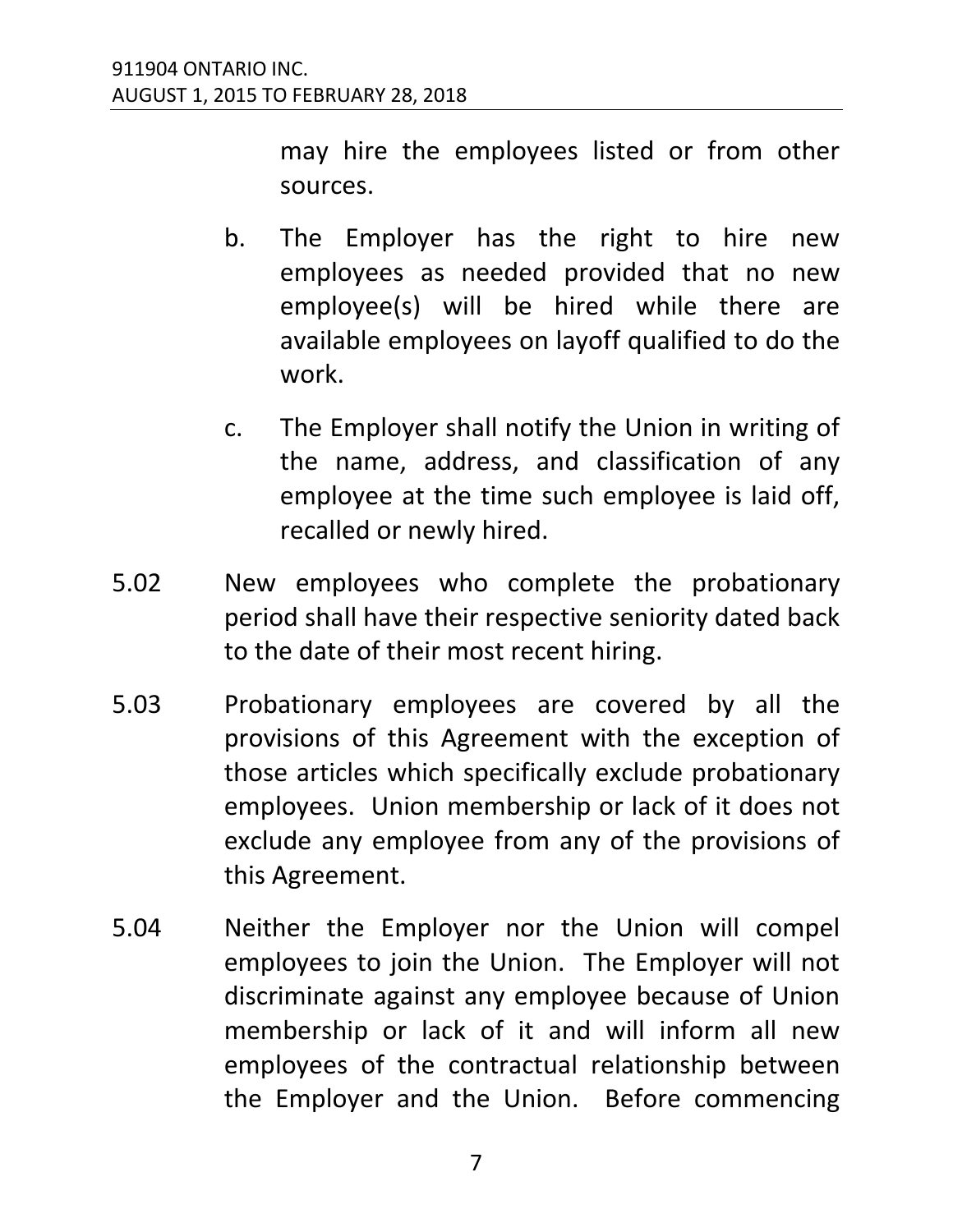work, any new employee will be referred by the Employer to a steward or a CLAC representative in order to give such steward or CLAC representative an opportunity to describe the Union's purposes and representation policies to new employees.

5.05 The Union agrees that it will make membership in the Union available to all employees covered by this Agreement on the same terms and conditions as are applicable to other members of the Union.

#### <span id="page-11-0"></span>**ARTICLE 6 - CHECKOFF**

6.01

- a. The Employer shall, at least once monthly, check off from each employee who has worked the month or part thereof the amount equal to Union dues, as set by the CLAC National Convention and as contained within the Employer Dues Directive issued by the Union office.
- b. The Employer shall also deduct any authorized administrative dues owing by an employee.
- c. The Employer is also authorized to deduct retroactively one (1) month's amount equal to Union dues from seniority employees who have not paid the prescribed amount during the previous month(s).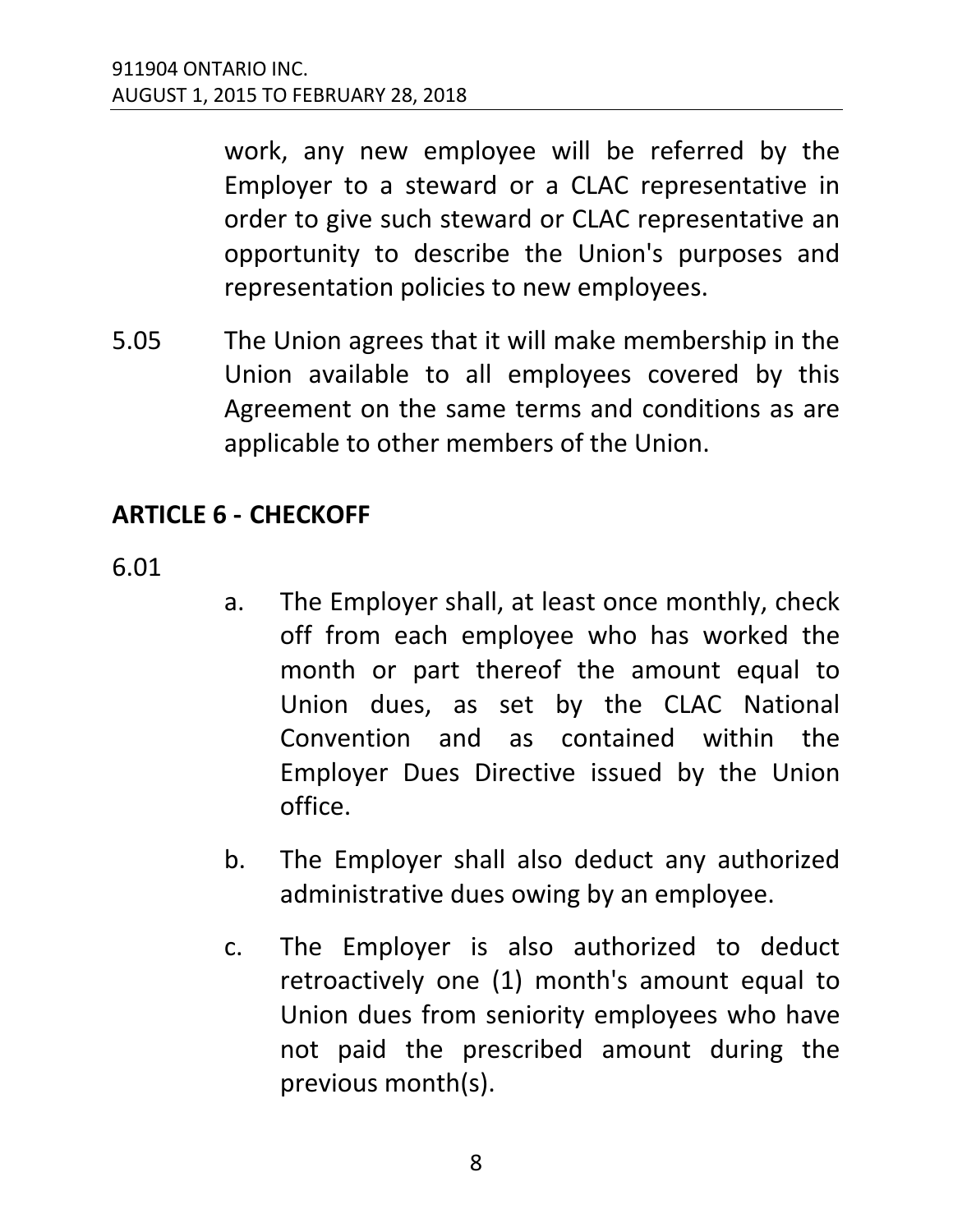- d. The total amount(s) checked off and/or deducted on behalf of the Union will be turned over by the Employer to the Union treasurer each month, within two (2) weeks after the end of the month for which the check off and/or deductions are made, together with an itemized list of the employees for whom the deductions are made and the amount remitted for each.
- 6.02 The Union has a conscientious objection policy for employees who cannot support the Union with their dues for reasons of conscience, as determined by the Union's internal guidelines on what constitutes a conscientious objection.

#### <span id="page-12-0"></span>**ARTICLE 7 - WAGES AND RATES OF PAY**

- 7.01 Wage schedules applicable to various job classifications are as set forth on Schedule A attached hereto and made part hereof.
- 7.02 Additional classifications may be established only by mutual agreement between the Employer and the Union during the term of this Agreement and the rates for same shall be subject to negotiation between the Employer and the Union.
- 7.03 The Employer agrees to pay three (3) hours of wages in the event that the employee reports for work in the usual manner and is prevented from starting work due to any cause not within his control providing the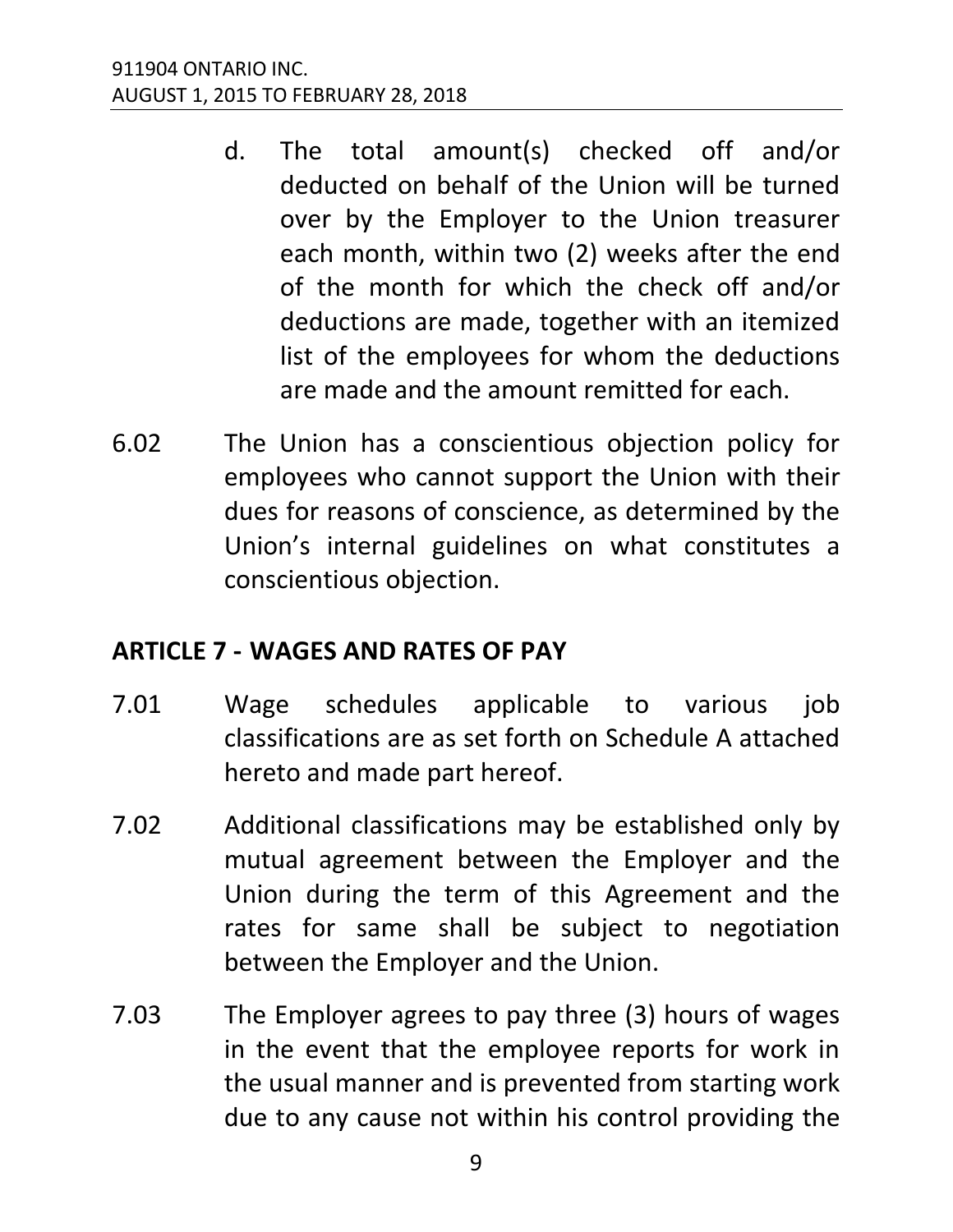employee remains at the job for the full three (3) hours. In cases of inclement weather conditions, the employee shall be obligated to call the Employer to ascertain whether or not he shall report for work.

7.04 Employees shall be paid on Thursday of each week provided the employee has his time sheet in by the preceding Monday at 8:30 a.m.

#### <span id="page-13-0"></span>**ARTICLE 8 - OVERTIME AND SUNDAY LABOUR**

- 8.01 The regular work week for road work, sewer and watermain construction shall consist of fifty (50) hours, comprised of five (5), ten (10) hour days, Monday to Friday inclusive.
- 8.02 Work performed in excess of ten (10) hours per day shall be paid at the rate of time and one-half (1.5). Work performed before 7:00 a.m. and after 6:00 p.m. on Mondays to Fridays inclusive shall be paid at the rate of time and one-half (1.5). For building construction, the above shall read nine (9) hours per day.
- 8.03 There shall be no regular work done on Sunday. If extraordinary circumstances necessitate work on Sunday, and only if agreed upon by the Employer and the Union, time worked shall be paid at the rate of two (2) times the regular rate of pay for such hours irrespective of weekly hours.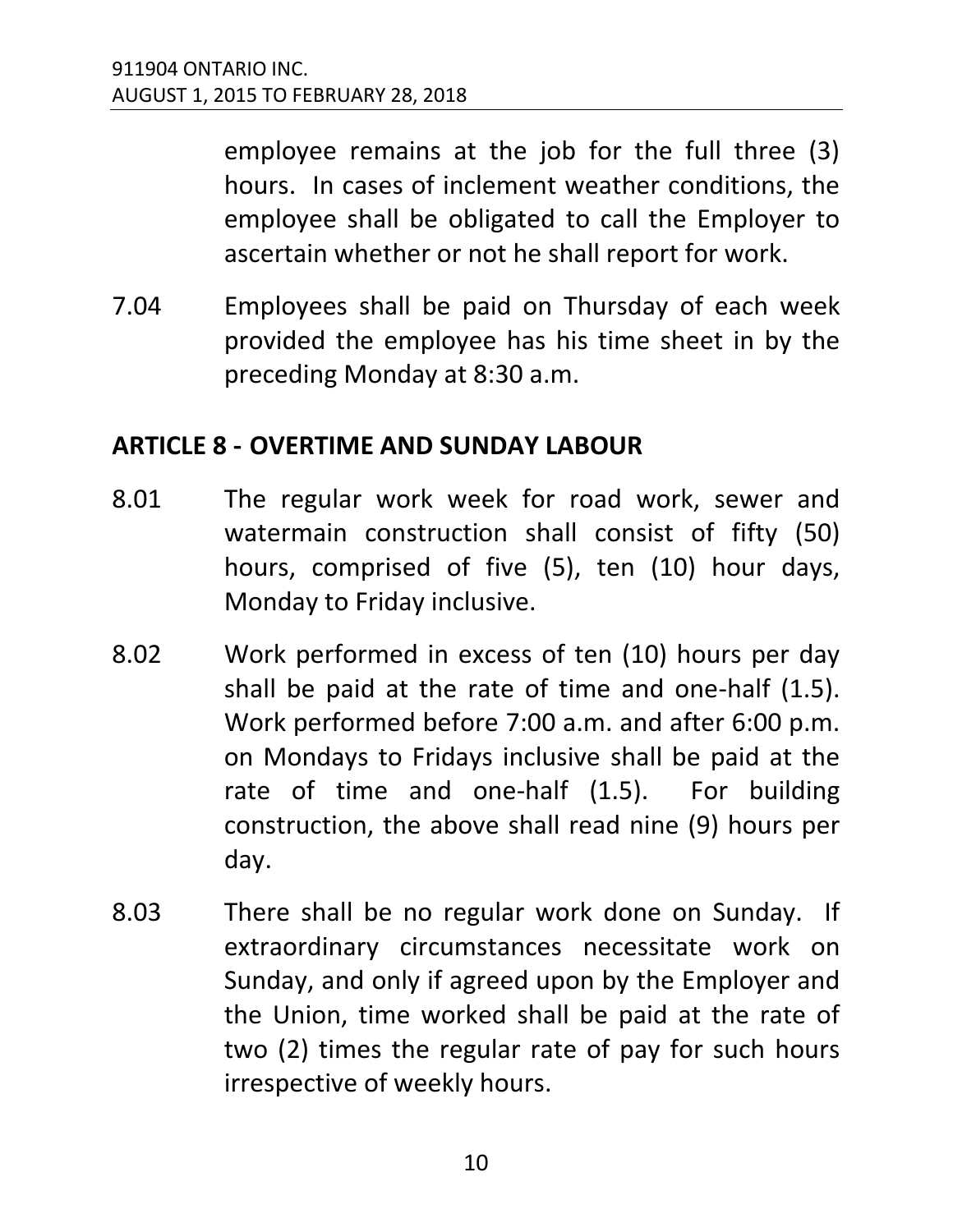- 8.04 Employees shall not accept paid employment in the construction industry if employed a minimum of forty (40) hours per week by the Employer.
- 8.05 Employees shall receive a lunch period of thirty (30) minutes per day. Such lunch period shall not be considered as time worked.
- 8.06 In case a night shift is employed, the Employer will pay a premium of twenty-five (\$0.25) cents per hour above the regular rate. A night shift is a nine (9) hour shift that begins after 3:30 p.m. and is scheduled for three (3) consecutive shifts.

#### <span id="page-14-0"></span>**ARTICLE 9 - VACATIONS AND VACATION PAY**

9.01 Vacations shall be granted according to the following schedule:

| <b>Period Worked</b>       | <b>Time Off</b> | Vacation Pay* |
|----------------------------|-----------------|---------------|
| less than 3 years          | 2 weeks         | 4 %           |
| upon completion of 3 years | 3 weeks         | 6%            |
| upon completion of 6 years | 4 weeks         | 8 %           |

\*percentage of annual gross earnings

9.02 The Employer shall, by mutual agreement, grant each employee two (2) weeks' vacation time during the July-August holiday period and any remaining week at the request of the employee.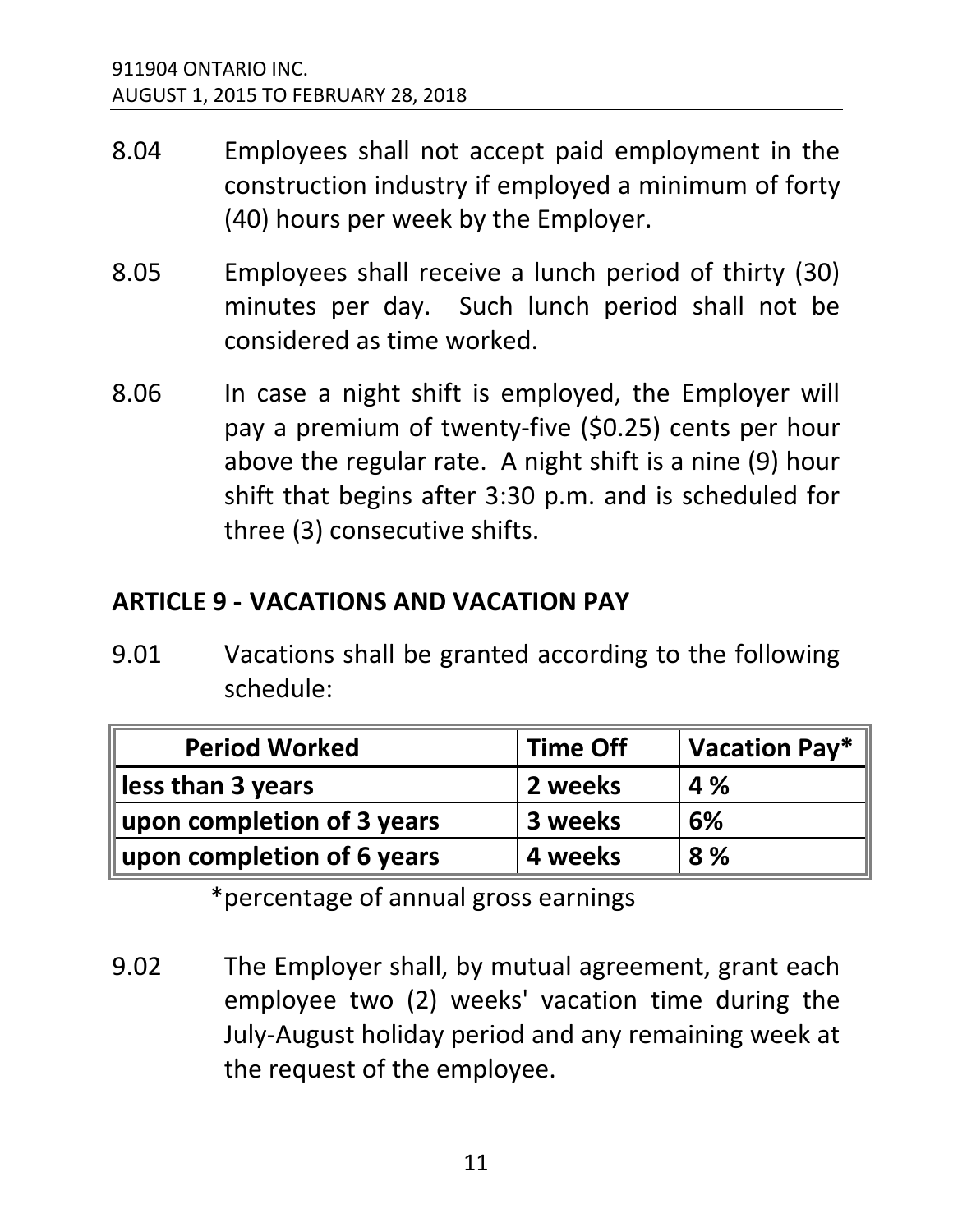- 9.03 All requests for vacation time shall be made in writing or on a vacation schedule posted by the Employer.
- 9.04 If two (2) or more employees request the same vacation period, seniority shall apply.

#### <span id="page-15-0"></span>**ARTICLE 10 - HOLIDAYS**

10.01 The following days are recognized holidays with pay under this Agreement for all employees who have completed their probationary period:

> New Year's Day, Good Friday, Family Day, Victoria Day, Canada Day, Civic Holiday, Labour Day, Thanksgiving Day, Christmas Day and Boxing Day

- 10.02 An employee who works on a paid holiday shall be paid at the rate of one and one-half (1½) times the regular hourly rate for each hour worked, in addition to regular wages for the holiday.
- 10.03 In order to qualify for holiday pay, an employee must work her last full scheduled shift immediately preceding and her first full scheduled shift immediately following the holiday.

#### <span id="page-15-1"></span>**ARTICLE 11 - SENIORITY AND LAYOFFS**

11.01 When one or more employees are to be laid off, the decision on the order of layoff shall be decided with the following considerations: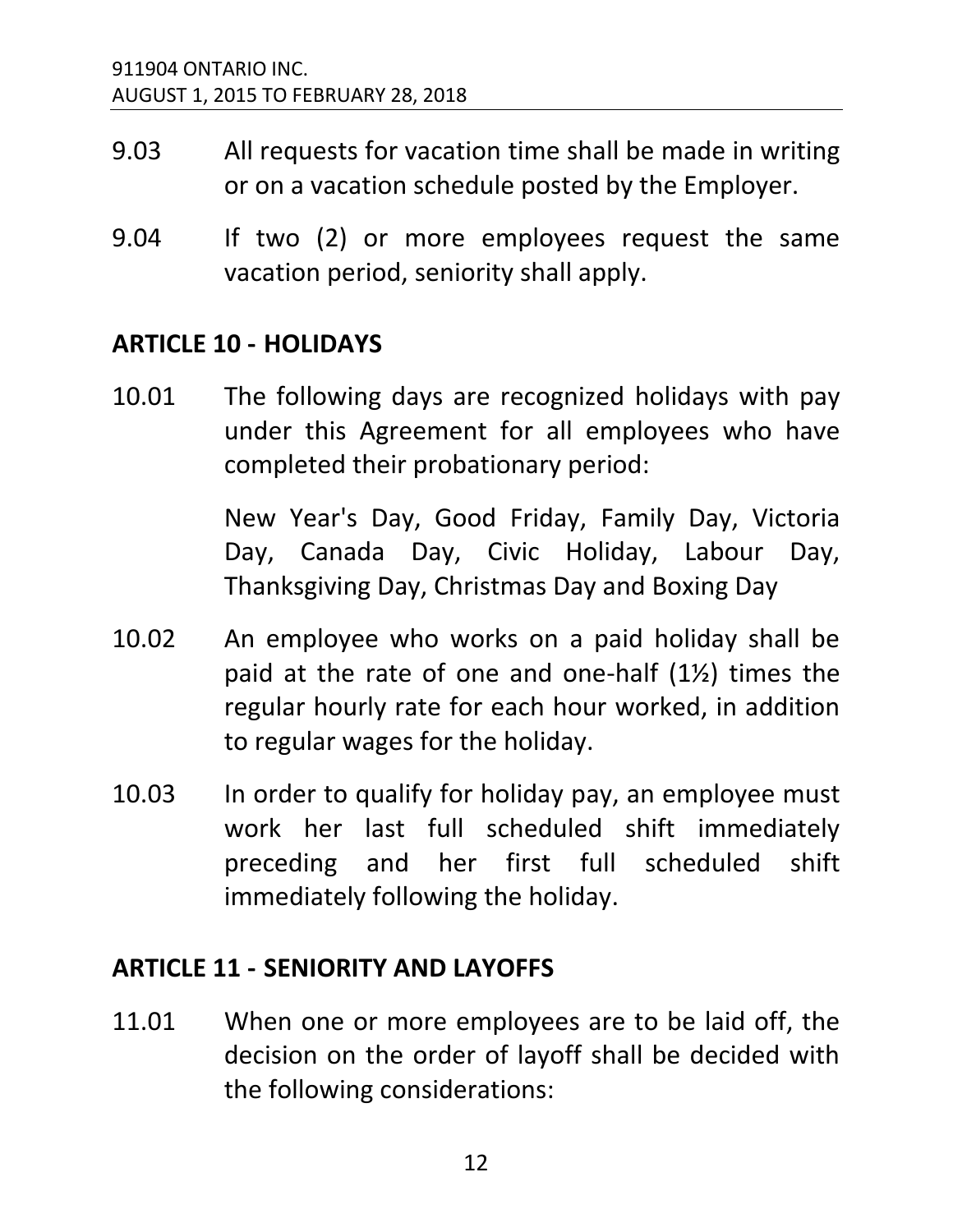- a. ability of the employees to perform the work according to accepted standards;
- b. family circumstances of the employee;
- c. seniority standings of the employees.
- 11.02 The Employer shall give the employee(s) one (1) week's notice in case of layoff unless the layoff is due to any cause not within the Employer's control. Employees shall give the Employer one (1) week's notice when they wish to discontinue their employment.
- 11.03 Seniority rights shall cease for any employee who:
	- a. voluntarily quits the employ of the Employer;
	- b. is discharged and such discharge is not reversed through the grievance procedure;
	- c. fails to report on the first (1st) day following the expiration of a leave of absence unless he has a justifiable reason;
	- d. is laid off for a continuous period of more than twelve (12) consecutive months; and
	- e. fails to report for work on the second (2nd) day after being recalled from a layoff or fails to make other satisfactory arrangements with the Employer.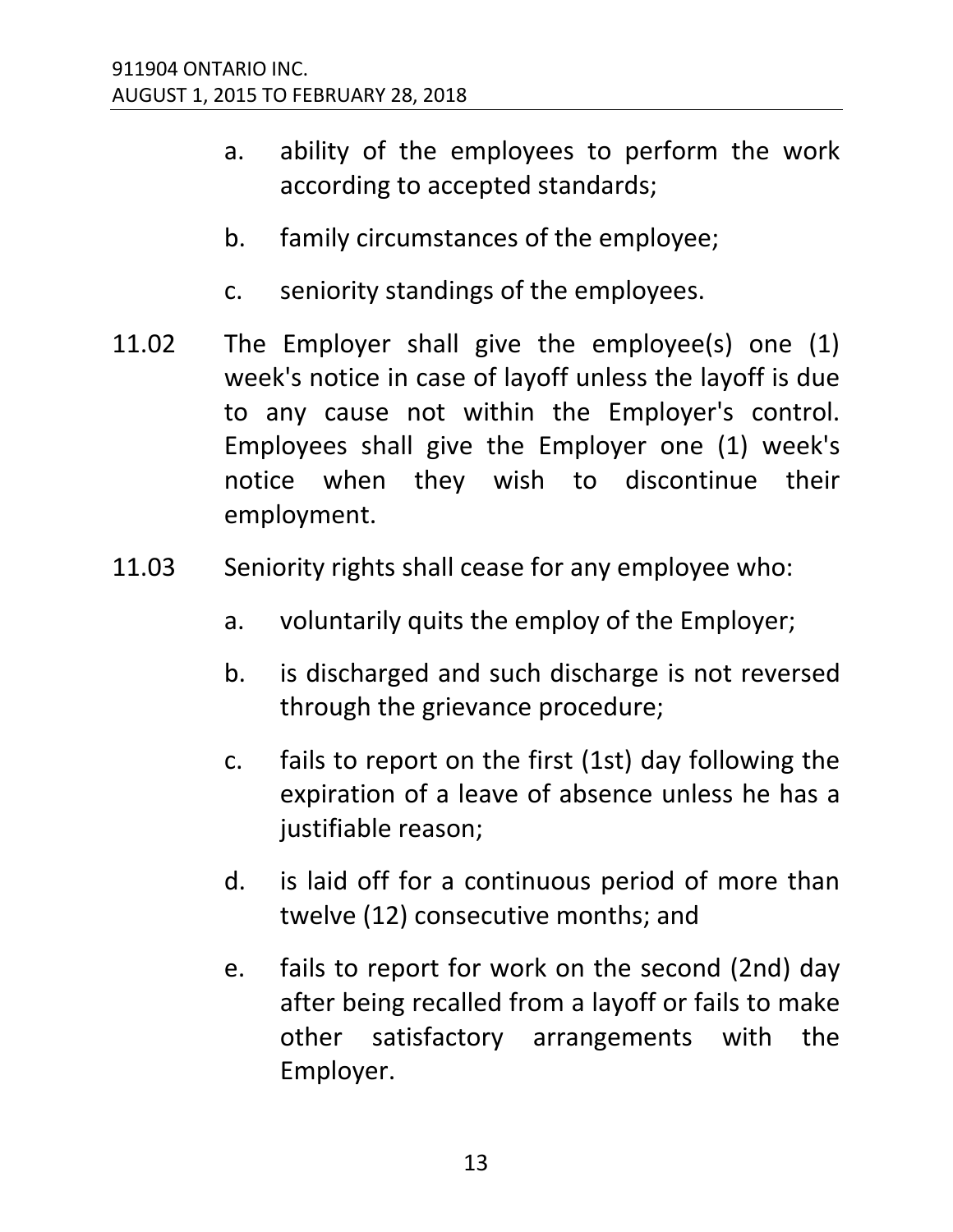11.04 Any employee who wishes to appeal a layoff shall first contact the Employer to ascertain the reason for the layoff. If the employee subsequently wishes to pursue the matter, he shall follow the grievance procedure.

#### <span id="page-17-0"></span>**ARTICLE 12 - HEALTH INSURANCE and PENSION PLAN**

- 12.01 In order to protect the employees and their families from the financial hardships of involuntary termination of employment and to aid these employees and their legal dependents in obtaining proper health care, the Employer shall contribute a hourly contribution for health care and ensure coverage for those entitled for all employees who have completed their probationary period from the date of completion of probation.
	- a. The Employer agrees to participate in and to be bound by the provisions, terms and conditions of the Group Insurance Plan G12410 (the Plan) made available through the Christian Labour Association of Canada Health and Welfare Trust Fund (the Fund).

A summary of the benefits provided can be found in Schedule B.

b. The Employer shall enrol all eligible employees (those who have completed their probationary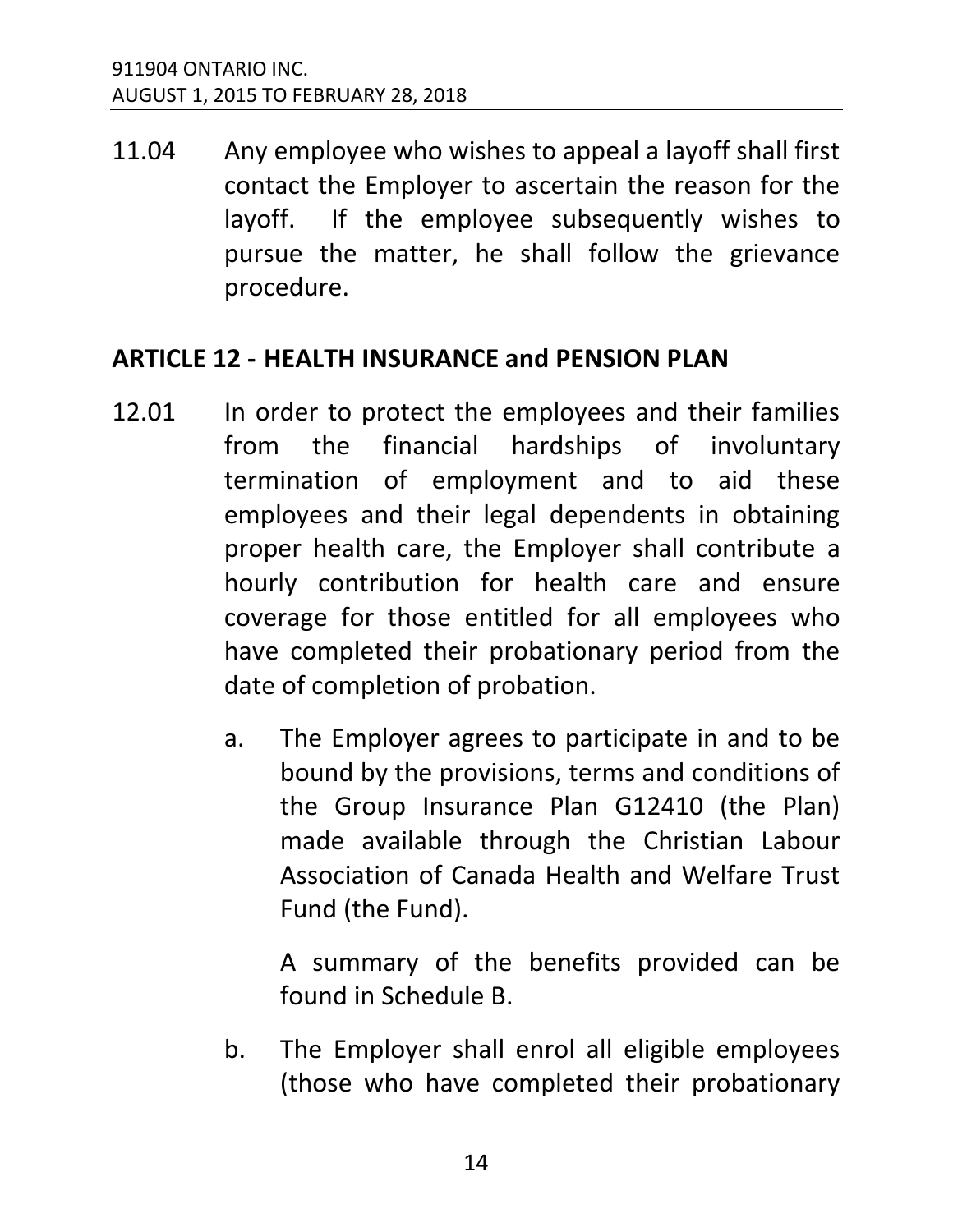period) in the Plan on forms supplied by the Administrator of the Fund (the Administrator).

- c. The Employer agrees to pay the amounts set by the Union Benefit Plan for each employee covered by this agreement as an irrevocable contribution to the Union's Benefit plan.
- 12.02 The Employer will continue to pay for all the insurances outlined in Article 13.01 for all employees who have been in the employ of the Employer for one (1) year or more and are prevented from working for any reason other than justified dismissal for a period of three (3) months. In case of sickness, a doctor's certificate is required.
- 12.03 Employees who have been in the employ of the Employer for less than one (1) year shall be eligible for payment of all the insurances outlined in Article 11.01 in accordance with the following:
	- a. In the event of any interruption of work for any reason other than sickness or accident, the Employer agrees to continue to pay the premium for a period of one (1) month.
	- b. In the event of sickness or accident, the Employer agrees to continue to pay the premium for all the insurances for a period of three (3) months. In case of sickness, a doctor's certificate is required.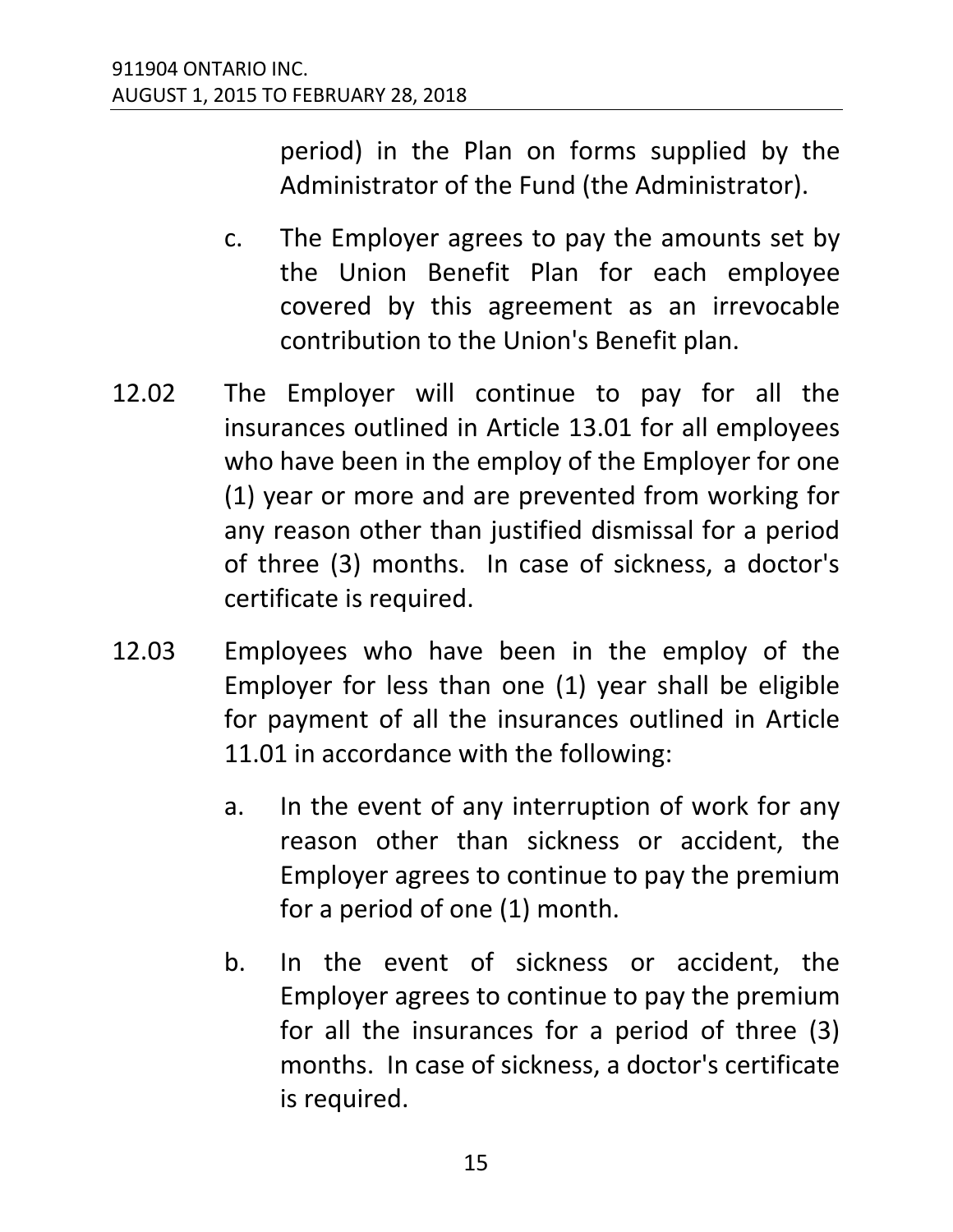#### 12.04 **Christian Labour Association of Canada Pension Plan**

The CLAC Pension Plan (the plan), a defined contribution, registered pension plan, which is registered with the Canada Revenue Agency and the Financial Services Commission of Ontario under #0398594, applies to all employees covered by this Collective Agreement.

New employees will join the plan immediately upon completion of the probationary period.

Each pay period, the Employer shall remit to the Remittance Processing Centre (RPC), for each eligible employee, an Employer contribution as per Schedule A. Employer contributions will vest in accordance with the rules of the plan.

The Employer agrees to deduct, by way of payroll deduction, and remit to the RPC, additional voluntary employee pension contributions which are above and beyond Employer and Employee contributions. A request for such deductions shall be submitted to the Employer on a form provided by the plan and a copy of the completed form shall be sent to the RPC along with the first remittance of such voluntary contributions.

The total amount of all contributions remitted by the Employer on an employee's behalf (employer, employee, and voluntary), shall not exceed the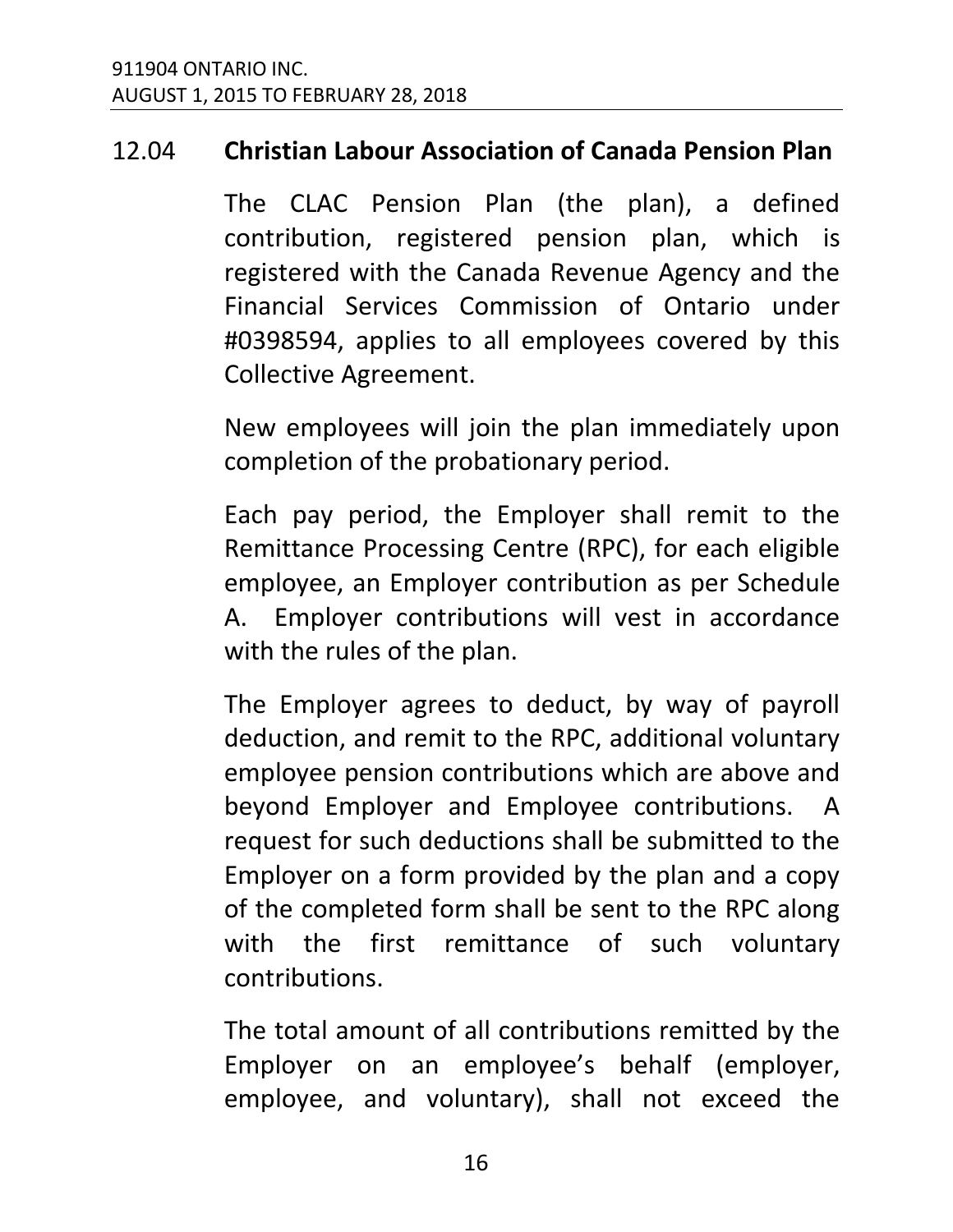annual maximum money purchase contribution limits outlined by the Canada Revenue Agency.

The Employer will remit the employees' and the Employer's contributions to the RPC within fifteen (15) days following the end of the month for which contributions are payable, together with an itemized list of the employees and the amounts applicable to each. Employer and voluntary contributions will be recorded separately on the remittance.

Where legislation prohibits an employee from contributing because of age, an amount equivalent to the Employer's contributions will be paid to that employee on each paycheque. This payment in-lieu of pension contributions will not be less than the amount that employee would have received if he/she were still contributing to the plan.

The Union acknowledges and agrees that, other than remitting contributions to the plan as set out in this Article, the Employer shall not be obligated to contribute toward the cost of pension benefits provided by the plan or be responsible for providing such benefits.

The Employer and the Union will cooperate in providing the information required to administer the plan on the employees' behalf. The plan staff shall be responsible for informing the employees about the plan, which includes providing updated account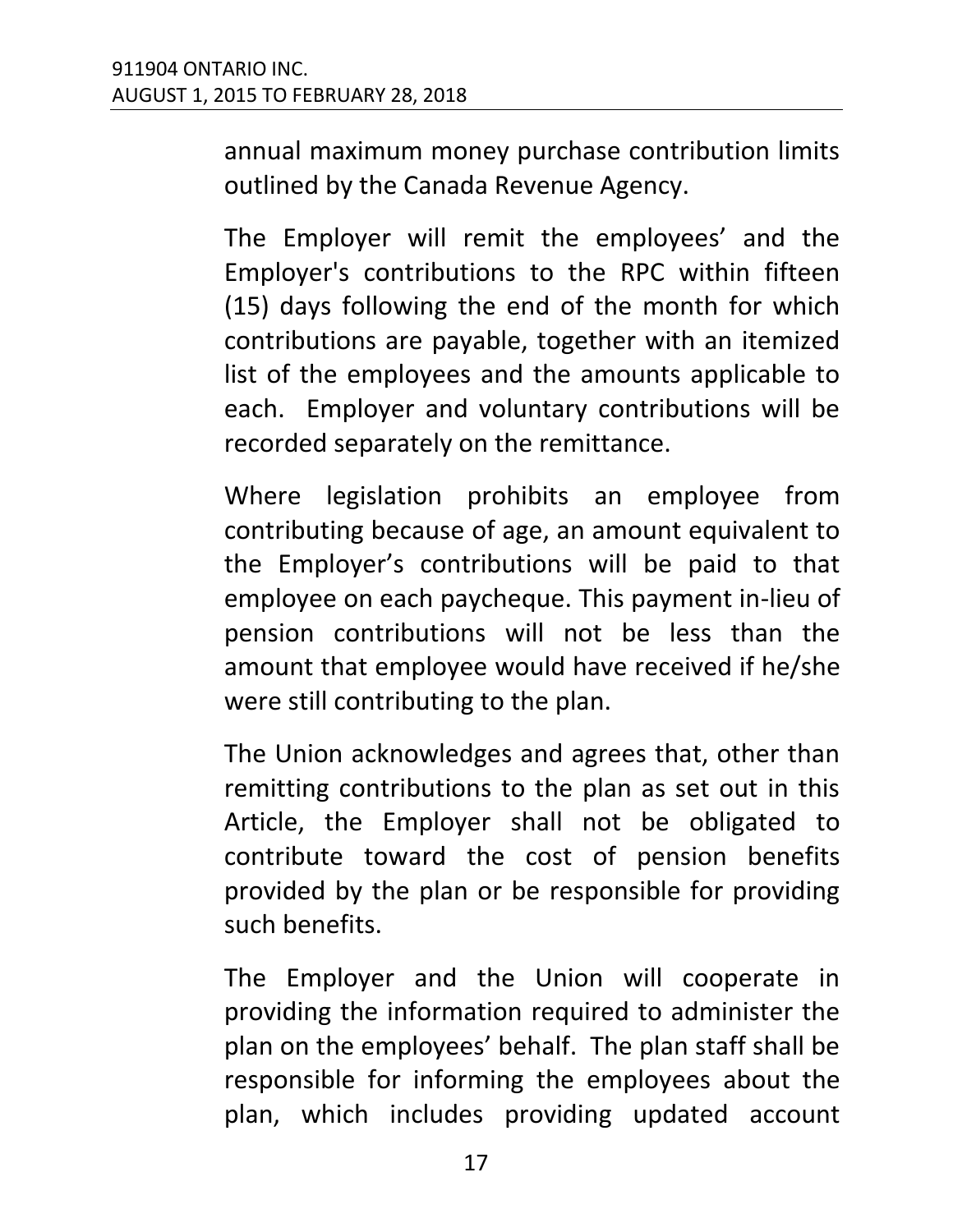statements of all contributions received, investment returns allocated, and the current account balance.

12.05 All Employer contributions and employee deductions, such as the Employer's contribution to the Health Fund and Pension Plan and deductions made off the employee's wages, such as Union dues, are a Trust Fund in the hands of the Employer until the money is paid to the Union.

#### <span id="page-21-0"></span>**ARTICLE 13 - TRANSPORTATION, TRAVEL TIME & ROOM & BOARD**

- 13.01 The Employer will provide transportation to job sites outside of Lambton County. If an employee's car is used for transportation to and from jobs outside of Lambton County, the owner shall be paid forty cents (\$0.40/km) per kilometre when authorized by the Employer.
- 13.02 Employees shall be obligated to travel together as much as possible to eliminate unnecessary car usage. No vehicle shall carry more than the standard designed capacity of such vehicle.
- 13.03 Employees shall be paid travel time, at one-half (1/2) their regular hourly rate, to and from any job that is outside of the city limits.
- 13.04 All time spent on traveling outside of the regular working hours shall be paid at the regular rate of pay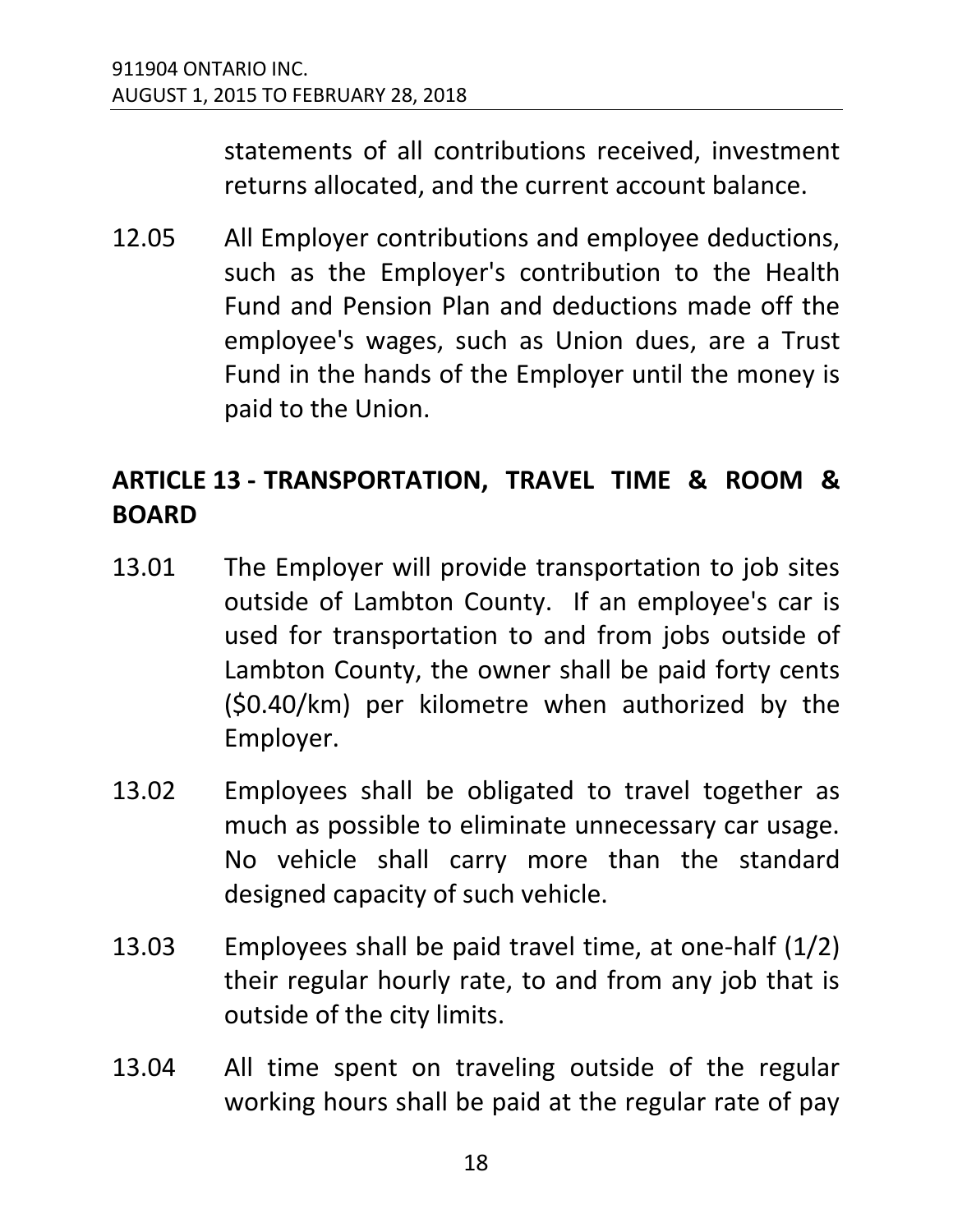and shall not be considered as time worked for the purpose of calculating overtime except for maintenance employees who travel between jobsites on any working day.

- 13.05 Drivers of Employer-owned or operated vehicles other than pick-up trucks shall book their driving time as time worked.
- 13.06 When employees are required to stay out of town, the Employer shall arrange for and provide adequate sleeping accommodations and provide employees with proper meals. If at all possible, there will be a maximum of three (3) persons per average size room on out-of-town jobs.

#### <span id="page-22-0"></span>**ARTICLE 14 - TOOLS**

- 14.01 All tradesmen shall supply their own tools except power tools.
- 14.02 Tools supplied by the Employer shall remain the property of the Employer.
- 14.03 Tools broken or worn out shall be replaced by the Employer at the Employer's expense. This does not include tools broken or worn out through abuse. Tools lost will be replaced by the Employer at its expenses provided the loss is promptly reported to the Employer and is not due to negligence.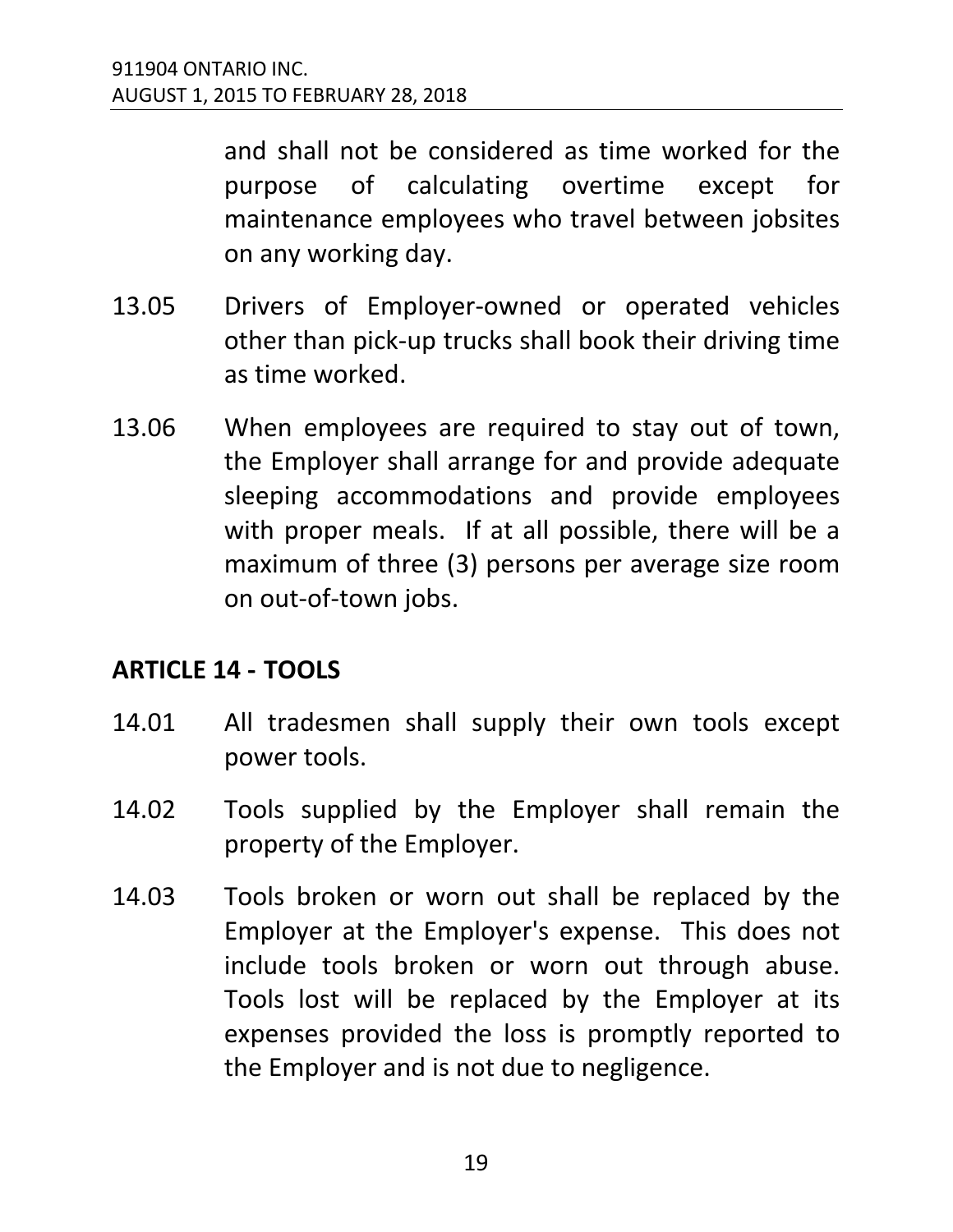#### <span id="page-23-0"></span>**ARTICLE 15 - PROTECTIVE EQUIPMENT**

- 15.01 The employees shall wear safety hats and other protective equipment if required in their duties purchased at the expense of the Employer.
- 15.02 All protective equipment shall remain the property of the Employer.
- 15.03 The Employer shall reimburse all employees with more than six (6) months of seniority to a maximum of seventy-five (\$75.00) dollars each contract year upon presentation of proof of purchase of proper safety shoes or boots.
- 15.04 The Employer shall reimburse all employees with more than eight (6) months of seniority to a maximum of seventy-five (\$75) dollars each contract year upon presentation of proof of purchase of coveralls. The Employer will replace or pay for replacement of coveralls that are damaged during working hours.
- 15.05 The Employer and the Union agree that it is of utmost importance for all personnel on Employer jobsites to be aware of safe work habits and to carry out job tasks in the safest manner possible. To further these objectives, the Employer and the Union agree to jointly sponsor, during regular work hours (with pay), a safety seminar, at least once per year to be attended by all Employer personnel who work on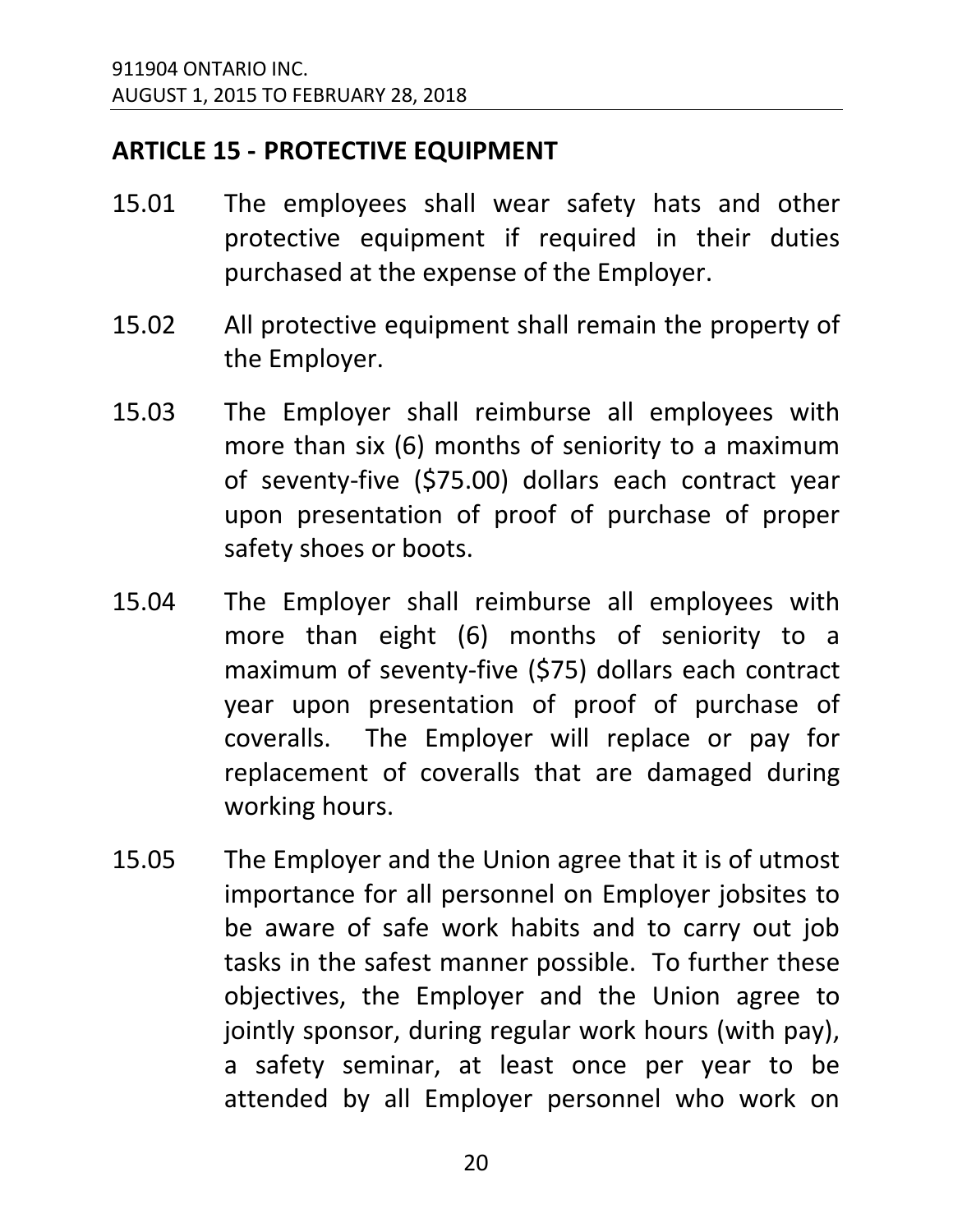Employer jobsites. Such seminars shall be conducted by a recognized construction safety organization.

#### <span id="page-24-0"></span>**ARTICLE 16 - REST PERIODS**

16.01 There shall be two (2) short coffee breaks with pay, daily one (1) in the forenoon and one (1) in the afternoon. These rest periods shall be considered as time worked. It is understood that coffee breaks shall, as much as possible, be taken during natural work interruptions.

#### <span id="page-24-1"></span>**ARTICLE 17 - LEAVES OF ABSENCE**

17.01 The Employer shall grant leaves of absence without pay and without loss of seniority rights for the following reasons and duration:

|       | a.            | marriage                                                                                                                                                               | 1 month |
|-------|---------------|------------------------------------------------------------------------------------------------------------------------------------------------------------------------|---------|
|       | b.            | sickness                                                                                                                                                               | 1 month |
|       | $C_{\bullet}$ | death in the immediate family                                                                                                                                          | 1 month |
|       | d.            | union activity other than this establishment                                                                                                                           | 1 week  |
|       | e.            | visiting out of the country                                                                                                                                            | 1 month |
| 17.02 |               | The above shall not preclude extensions for personal<br>illness where it is established in an application prior<br>to the expiration of the leave of absence that such |         |

request for extension is justified.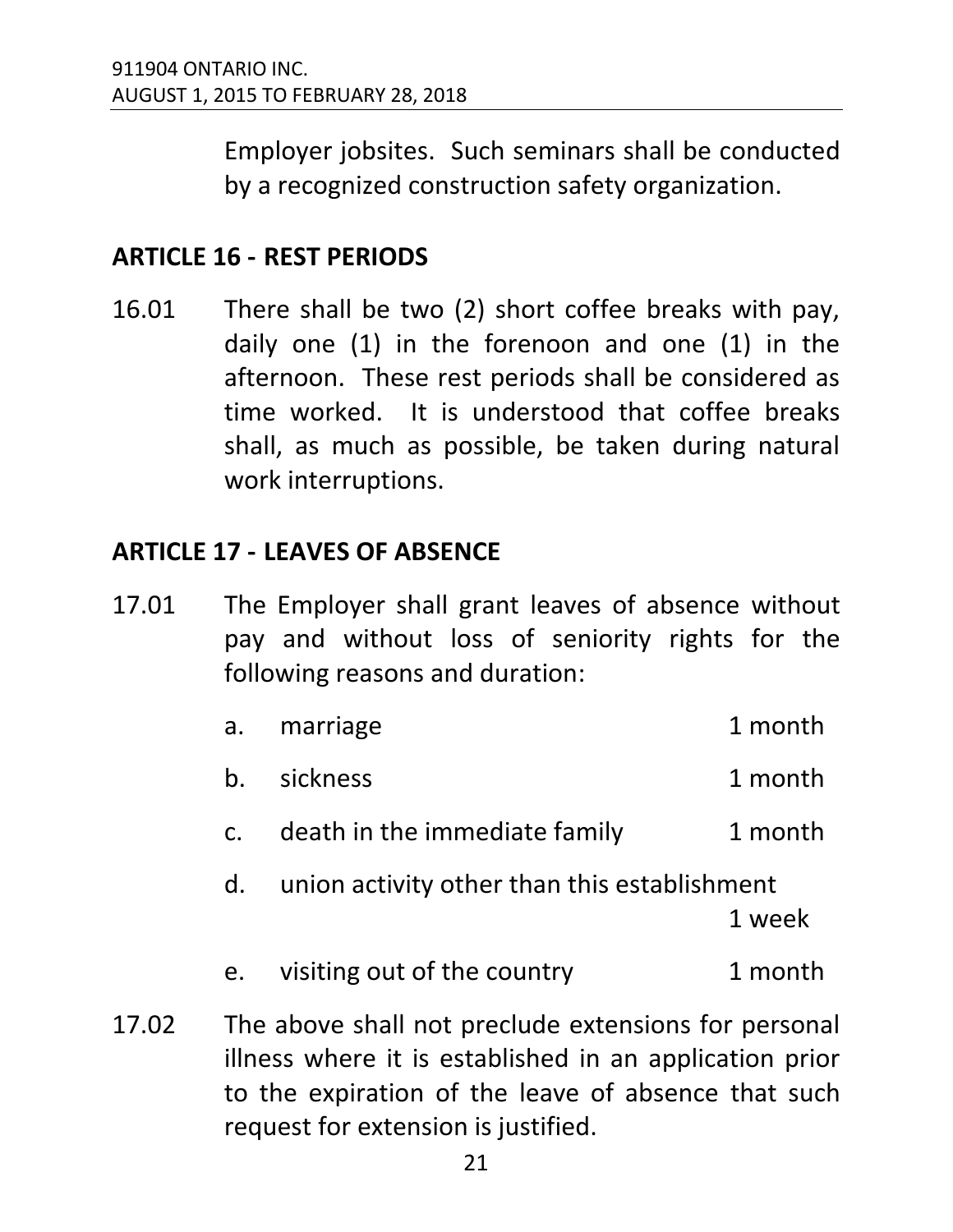- 17.03 The immediate family in this Article shall mean: mother, father, mother-in-law, father-in-law, brother, sister, spouse, children and grandchildren of the employee.
- 17.04 Any employee requesting a leave of absence must submit his request to the Employer at least three (3) weeks in advance. This Article does not apply in cases of sickness or death in the immediate family.
- 17.05 If an employee is bereaved of his spouse, parent(s) or children, the employee shall be granted a three (3) day leave with pay to make arrangements for and to attend the funeral. If the employee is bereaved of his brother, sister, mother-in-law, father-in-law or grandchild, he shall be granted a one (1) day leave with pay.

#### <span id="page-25-0"></span>**ARTICLE 18 - GRIEVANCE PROCEDURE**

- 18.01 The parties to this Agreement recognize the stewards and the CLAC representatives specified in Article 3 as the agents through which employees shall process their grievances and receive settlement thereof.
- 18.02 The Employer or the Union shall not be required to consider or process any grievance which arose out of any action or condition more than five (5) workdays after the subject of such grievance occurred. If the action or condition is of a continuing or recurring nature, this limitation period shall not begin to run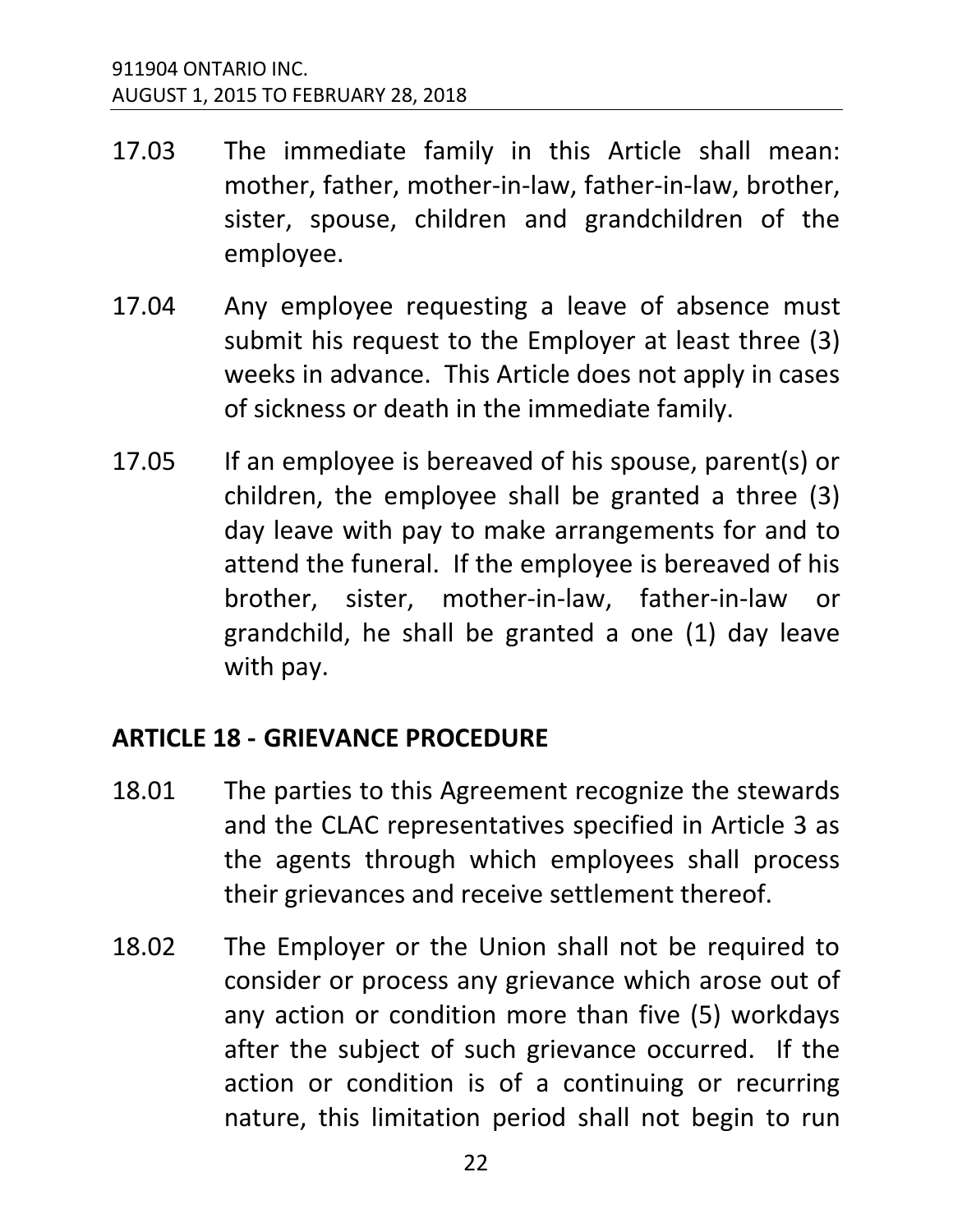until the action or condition has ceased. The limitation period shall not apply to differences arising between the parties hereto relating to the interpretation, application or administration of this Agreement.

- 18.03 A **Group Grievance** is defined as a single grievance signed by a steward or a CLAC representative on behalf of a group of employees who have the same complaint. Such grievances must be dealt with at successive stages of the grievance procedure commencing with Step 1. The grievors shall be listed on the grievance form.
- 18.04 A **Policy Grievance** is defined as one which involves a question relating to the interpretation, application or administration of this Agreement. A policy grievance may be submitted by either party to arbitration under Article 20, by-passing Step 1 and Step 2. Such policy grievance shall be signed by a steward or a CLAC representative or, in the case of an Employer's policy grievance, by the Employer or his representative.
- 18.05 **Step 1** Any employee having a grievance will, accompanied by a steward or a CLAC representative, submit the same to his immediate supervisor within five (5) workdays of the act or condition causing the grievance. This supervisor will deal with the grievance not later than the third (3rd) workday following the day upon which the grievance is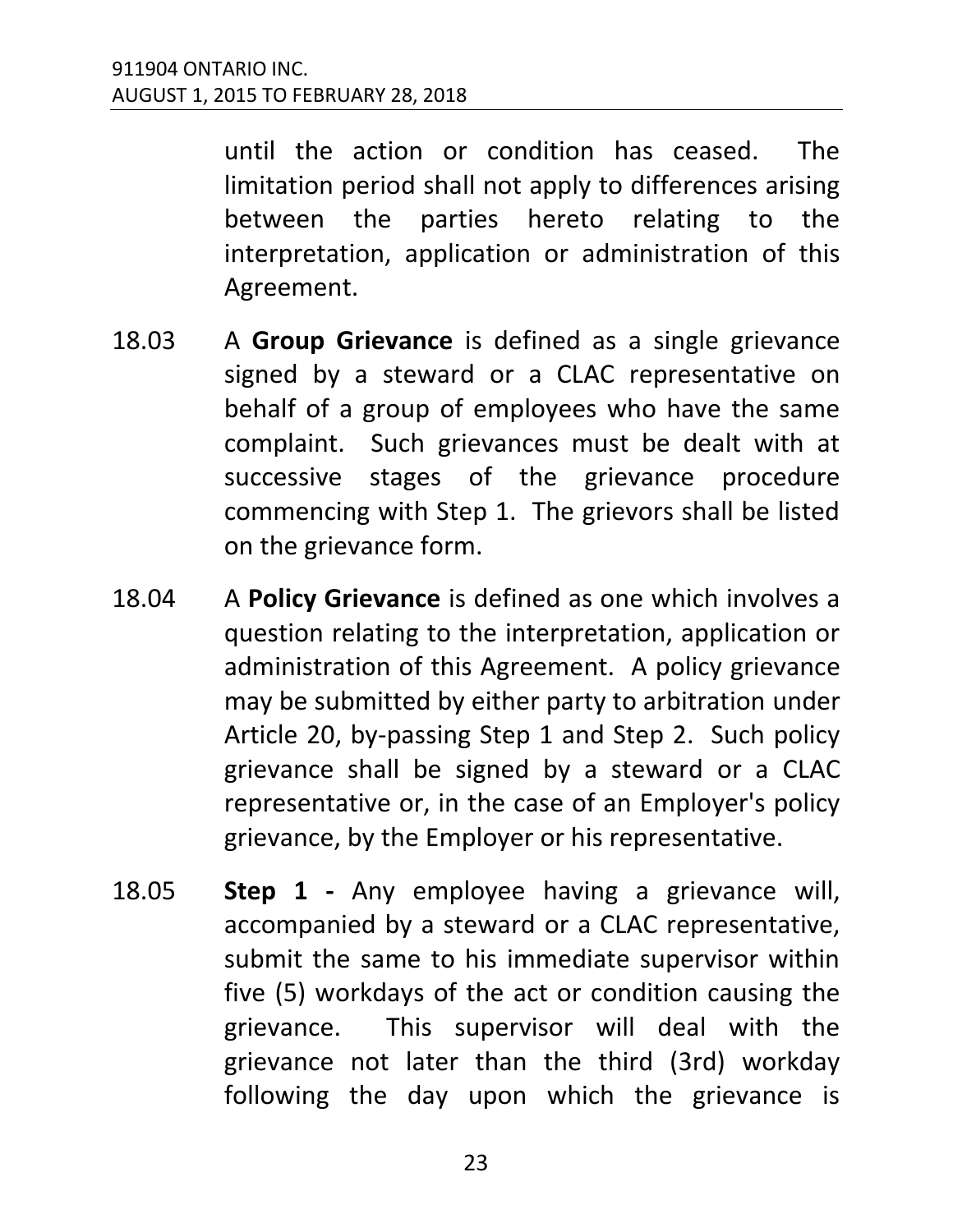submitted and will notify the grievor and the Union representative in writing of his decision.

**Step 2 -** If the grievance is not settled under Step 1, a Union representative may, within five (5) workdays of the decision under Step 1 or within five (5) workdays of the day this decision should have been made, submit a written grievance to the Employer. The parties shall meet to discuss the grievance within one (1) week after the grievance has been filed. The Employer shall notify the grievor and the Union representative of his decision in writing within three (3) workdays following the said meeting.

#### <span id="page-27-0"></span>**ARTICLE 19 - ARBITRATION**

- 19.01 If the parties fail to settle the grievance at Step 2 of the grievance procedure, the grievance may be referred to arbitration under the following procedure.
- 19.02 The party requiring arbitration must serve the other party with written notice of desire to arbitrate within fourteen (14) calendar days after receiving the decision given at Step 2 of the grievance procedure.
- 19.03 If a notice of desire to arbitrate is served, the two parties shall each submit names and addresses of nominees to act as sole arbitrator within seven (7) calendar days of notice being served. If the parties are unable to agree on an appointment for sole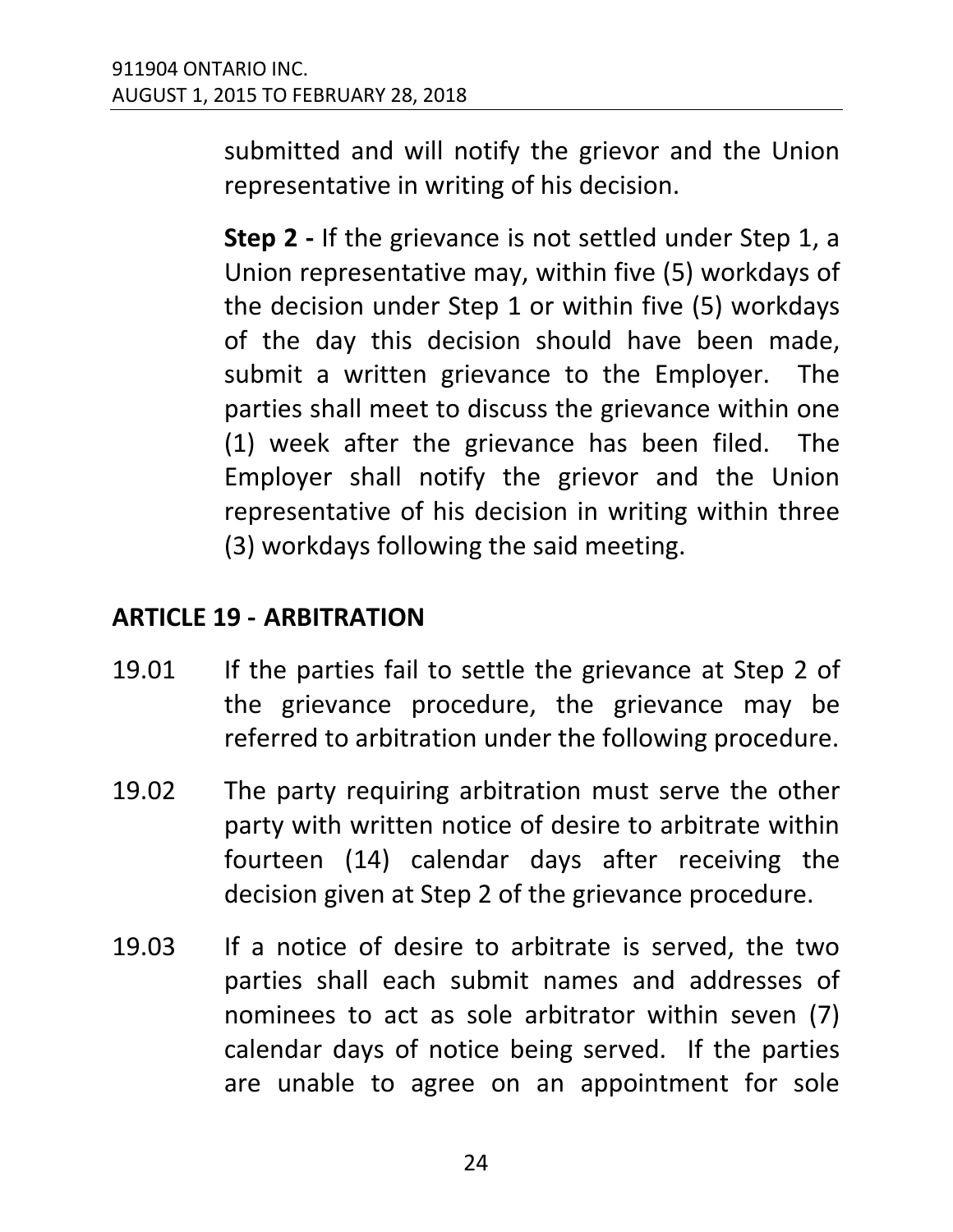arbitration, either party may request the Minister of Labour to appoint a sole arbitrator.

- 19.04 No person may be appointed as arbitrator who has been involved in an attempt to negotiate or settle the grievance.
- 19.05 The decision of the arbitrator shall be final and binding on all parties.
- 19.06 Notices of desire to arbitrate and of nominations of an arbitrator shall be served personally, by registered mail or by facsimile transmission followed by verbal confirmation. If served by registered mail, the date of mailing shall be deemed to be the date of service.
- 19.07 If a party refuses or neglects to answer a grievance at any stage of the grievance procedure, the other party may commence arbitration proceedings and if the party in default refuses or neglects to appoint an arbitrator in accordance with Article 20.03, the party not in default may, upon notice to the party in default, appoint a single arbitrator to hear the grievance and his decision shall be final and binding upon both parties.
- 19.08 It is agreed that the arbitrator shall have the jurisdiction, power and authority to give relief for default in complying with the time limits set out in Article 19 and 20 where it appears that the default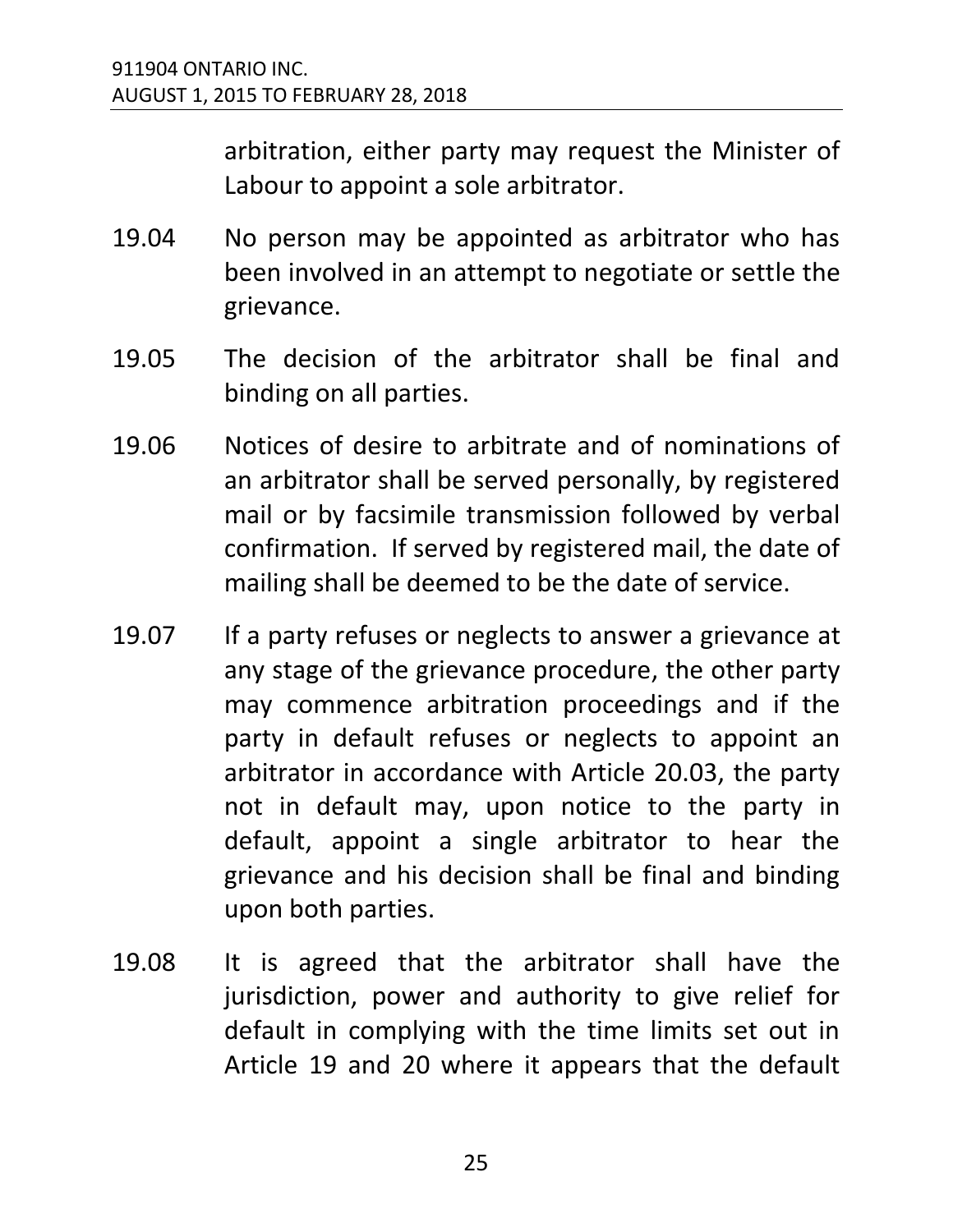was owing to reliance upon the words or conduct of the other party.

- 19.09 An employee found to be wrongfully discharged or suspended will be reinstated without loss of seniority and with back-pay calculated at day rate or average earnings, as applicable, times normal hours, less any monies earned or by any other arrangement which is just and equitable in the opinion of the arbitrator.
- 19.10 Where the arbitrator is of the opinion that there is just cause for disciplining an employee but considers the penalty imposed too severe in view of the employee's employment record and the circumstances surrounding the discharge or suspension, the arbitrator may substitute a penalty which is, in his opinion, just and equitable.
- 19.11 Each of the parties hereto shall jointly bear the expense of the arbitrator.

#### <span id="page-29-0"></span>**ARTICLE 20 - DISCHARGE, SUSPENSION AND WARNING**

- 20.01 When the attitude or performance of an employee calls for a warning by the Employer, such a warning shall be a written one and a copy of this warning will be forwarded immediately to the office of the Union.
- 20.02 All disciplinary notices shall be handed out in the presence of a Union Steward or Union Representative.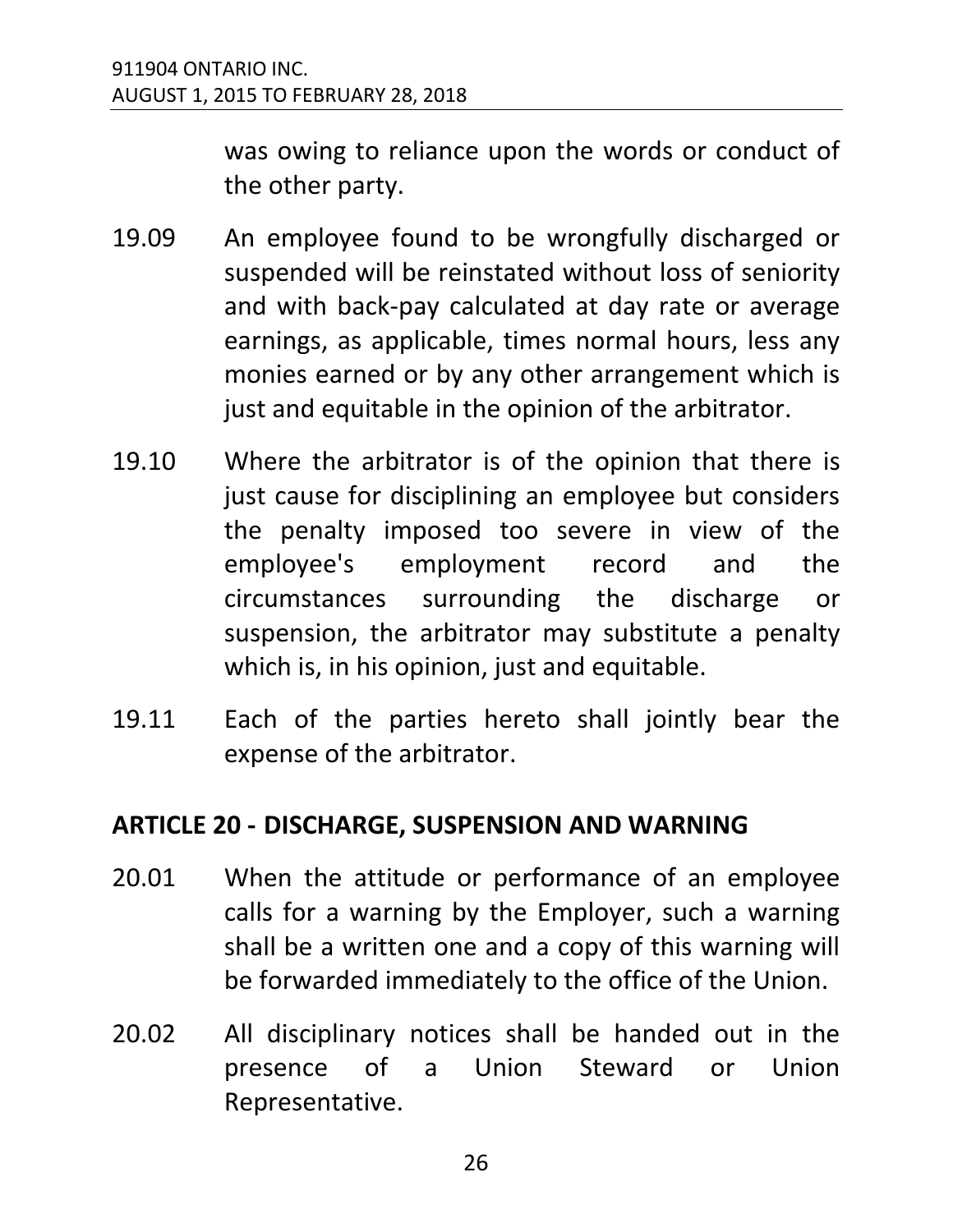20.03 An employee may be suspended or discharged for just cause by the Employer. Within five (5) workdays following suspension or discharge, the employee involved, together with a Union representative, may interview the Employer concerning the reason leading to the suspension or discharge. Within five (5) workdays following the interview the Union may submit the complaint to arbitration.

#### <span id="page-30-0"></span>**ARTICLE 21 - EDUCATION AND ASSISTANCE FUND**

21.01

- a. The Employer will contribute to the Union's Education and Assistance Fund for all hours' worked by bargaining unit employees. The hourly amounts shown in Schedule A will be remitted monthly to the Union together with the Union dues, but Fund contributions will be separately itemized.
- b. The purpose of the Education Fund is to conduct from time to time seminars specific to the work of Union members in their industry or trade, seminars to train and upgrade Union Stewards in good labour relations practices and seminars which deal with basic issues concerning work and the workplace.
- c. The Union will consult with the Employer so as to minimize work schedule interruptions when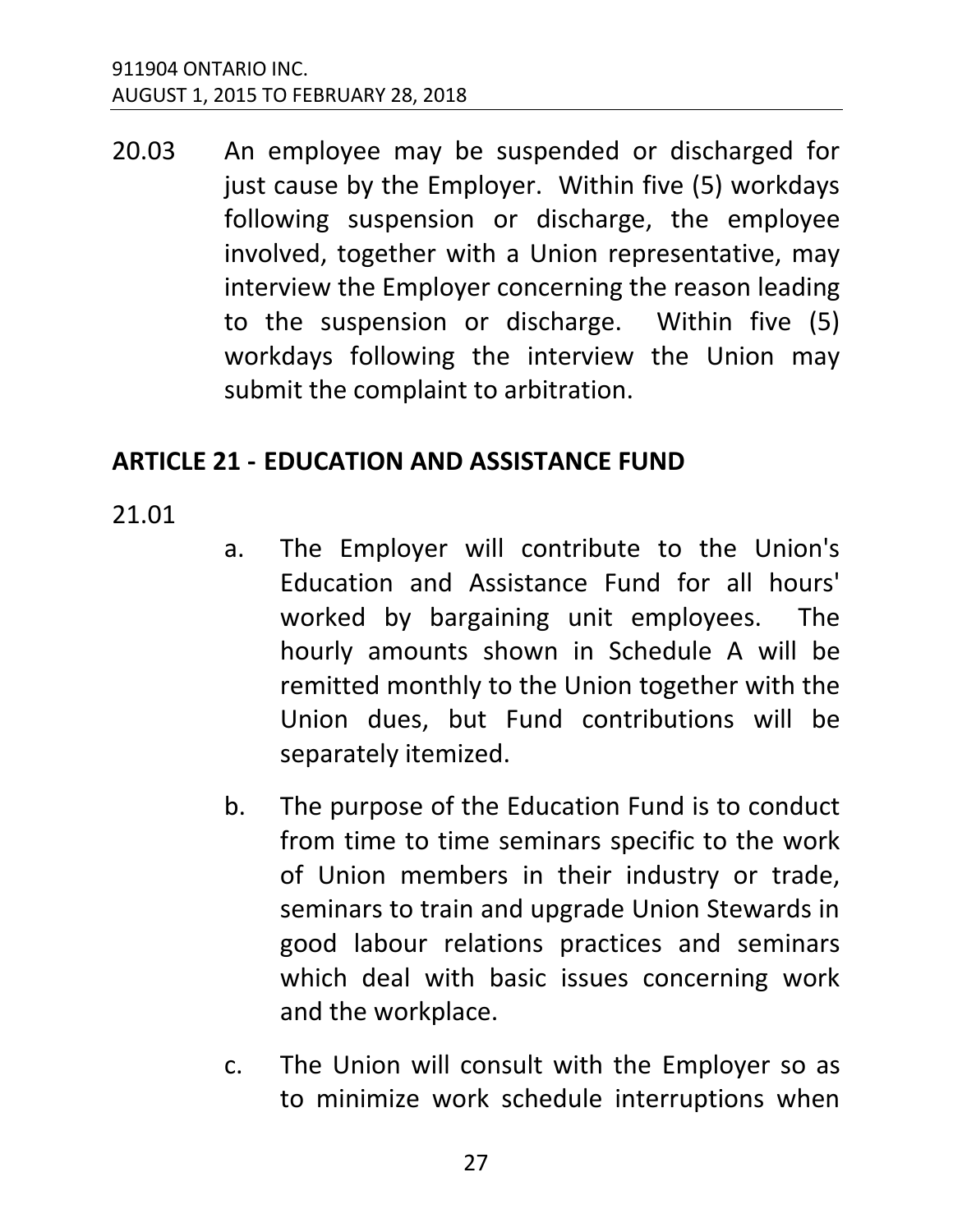employees are to attend a seminar. The Employer will cooperate with the Union in granting time off for employees to attend seminars provided the Union notifies the Employer in writing at least two (2) weeks in advance of the seminar.

d. The Education Fund will pay normal expenses for employees attending seminars. The Employer will pay the employee's regular wages for the hours of regularly scheduled work (not overtime hours) missed by the employee while attending a seminar. The Fund will reimburse the Employer fully for such authorized wage payments (not including Employer-paid benefits) upon receipt of an itemized statement.

#### <span id="page-31-0"></span>**ARTICLE 22 - INDUSTRY FUND**

- 22.01 The Employer shall contribute and remit contributions to the Union's Industry Fund as shown in Schedule A for each hour worked by each employee covered by this Agreement.
	- a. The Industry Fund shall be used by the Union for the promotion of the industry, to promote unionized construction, and for other purposes as determined by the Union to strengthen the position of the Union and its members in the industry.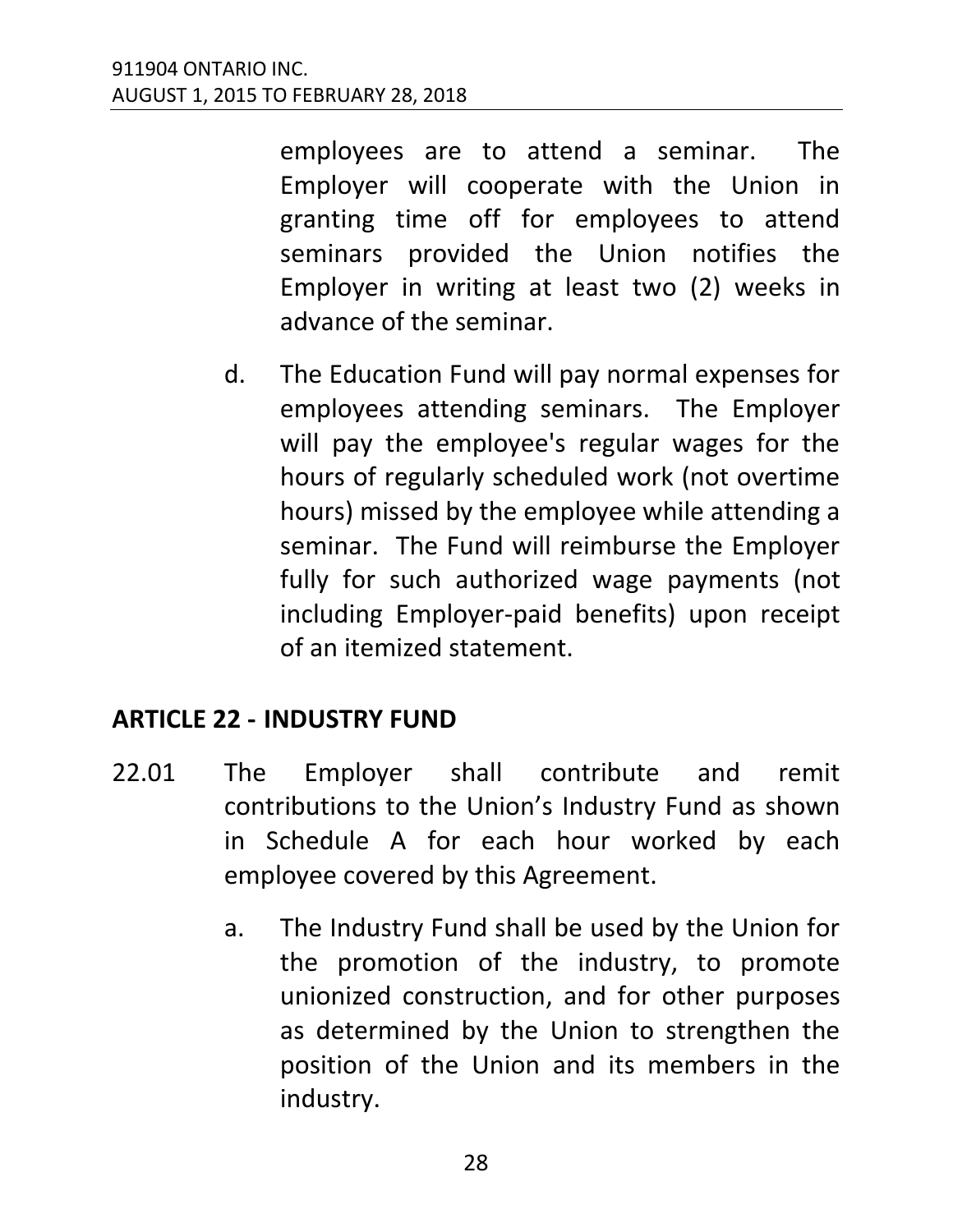- b. The total amount owing shall be remitted monthly to the Union by the  $15<sup>th</sup>$  of the month following the month for which the contributions were made. Contributions shall be itemized separately on the remittance form.
- 22.02 The Union Funds may not be used to fund a grievance or other legal proceeding against any contractor signatory to CLAC or its affiliated local unions.

#### <span id="page-32-0"></span>**ARTICLE 23 - DURATION**

23.01 This Agreement shall be effective on the first day of August, two thousand and fifteen (2015) and shall remain in effect until the twenty-eighth day of February, two thousand and eighteen (2018) and for further periods of one (1) year unless notice shall be given by either party of the desire to delete, change or amend any of the provisions contained herein, within the period from ninety (90) to thirty (30) days prior to the renewal date.

SIGNED:

The Employer: The Union:

(signatures on file) (signatures on file) Employer Representative Roger Grootenboer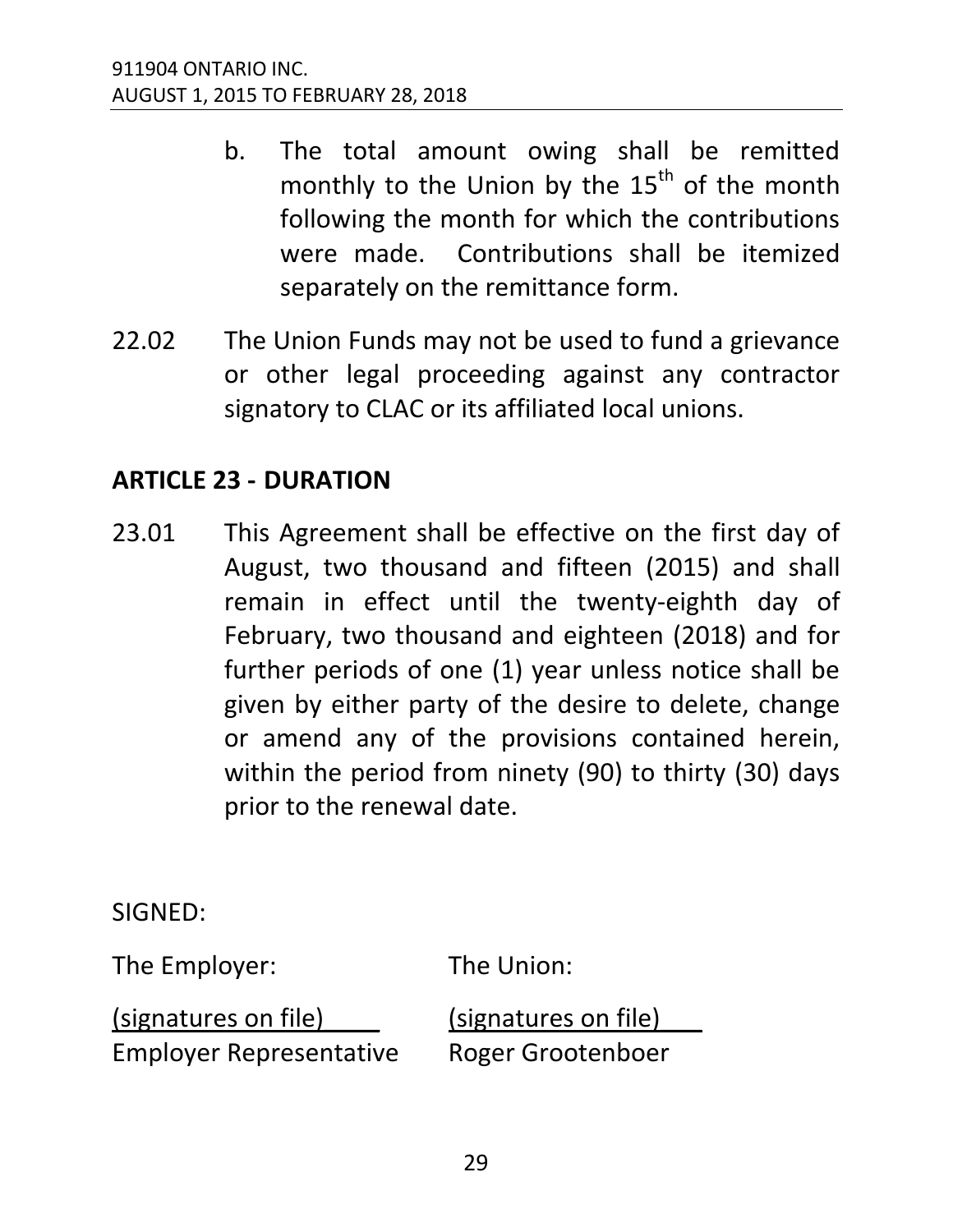Dated and signed in Sarnia, Ontario, this  $11<sup>th</sup>$  day of September, 2015.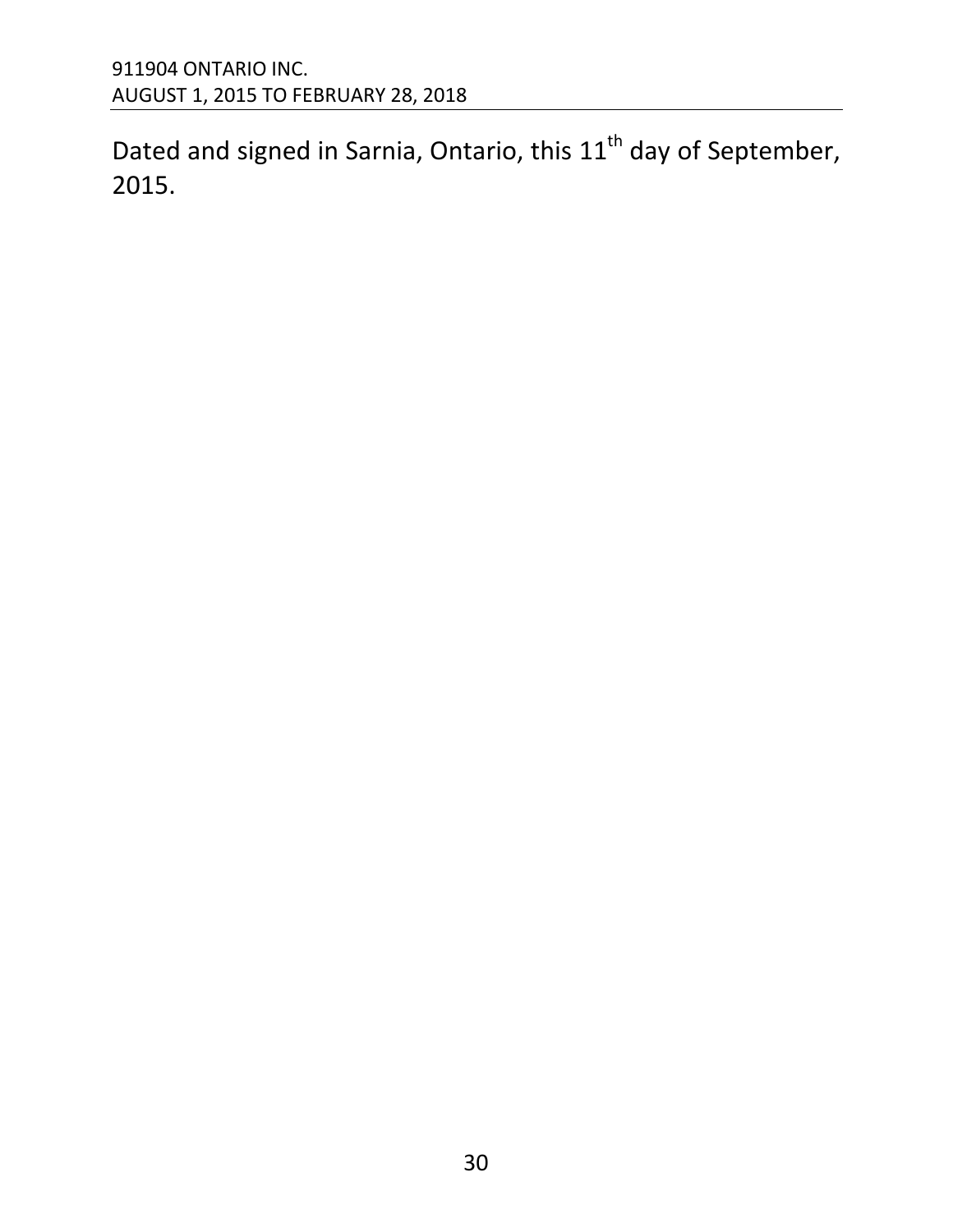#### **SCHEDULE A**

#### <span id="page-34-0"></span>**Wage Rate Applicable to Work Outside of the Road, Sewer, and Watermain Sector**

| <b>Effect August</b> |              |                 |                |                 |        |                |              |
|----------------------|--------------|-----------------|----------------|-----------------|--------|----------------|--------------|
| 1,2015               |              |                 |                |                 |        |                |              |
| <b>Equipment</b>     |              | <b>Vacation</b> |                |                 |        |                |              |
| <b>Operator</b>      | <b>Wages</b> | $Pay*$          | <b>Pension</b> | <b>Benefits</b> | IF     | E&A            | <b>Total</b> |
| $6 + \gamma$ ears    | \$25.80      | \$2.06          | \$2.00         | \$1.41          | \$0.13 | \$0.20         | \$31.60      |
| 4-6 years            | \$24.60      | \$1.97          | \$2.00         | \$1.41          | \$0.13 | \$0.20         | \$30.31      |
| 0-3 years            | \$22.85      | \$1.83          | \$2.00         | \$1.41          | \$0.13 | \$0.20         | \$28.42      |
|                      |              |                 |                |                 |        |                |              |
| <b>Skilled</b>       |              |                 |                |                 |        |                |              |
| Labourer             |              |                 |                |                 |        |                |              |
| 6 + years            | \$23.10      | \$1.85          | \$2.00         | \$1.41          | \$0.13 | \$0.20         | \$28.69      |
| 4-6 years            | \$22.00      | \$1.76          | \$2.00         | \$1.41          | \$0.13 | \$0.20         | \$27.50      |
| 0-3 years            | \$20.95      | \$1.68          | \$2.00         | \$1.41          | \$0.13 | \$0.20         | \$26.37      |
|                      |              |                 |                |                 |        |                |              |
| <b>General</b>       |              |                 |                |                 |        |                |              |
| Labourer             |              |                 |                |                 |        |                |              |
| 6 + years            | \$20.65      | \$1.65          | \$2.00         | \$1.41          |        | $$0.13$ \$0.20 | \$26.04      |
| 4-6 years            | \$19.60      | \$1.57          | \$2.00         | \$1.41          | \$0.13 | \$0.20         | \$24.91      |
| 0-3 years            | \$18.50      | \$1.48          | \$2.00         | \$1.41          | \$0.13 | \$0.20         | \$23.72      |
|                      |              |                 |                |                 |        |                |              |
| <b>Truck Driver</b>  |              |                 |                |                 |        |                |              |
| $3 + \gamma$ ears    | \$19.50      | \$1.56          | \$2.00         | \$1.41          | \$0.13 | \$0.20         | \$24.80      |
| 0-3 years            | \$18.25      | \$1.46          | \$2.00         | \$1.41          | \$0.13 | \$0.20         | \$23.45      |

**\*Vacation Pay figure at 8%**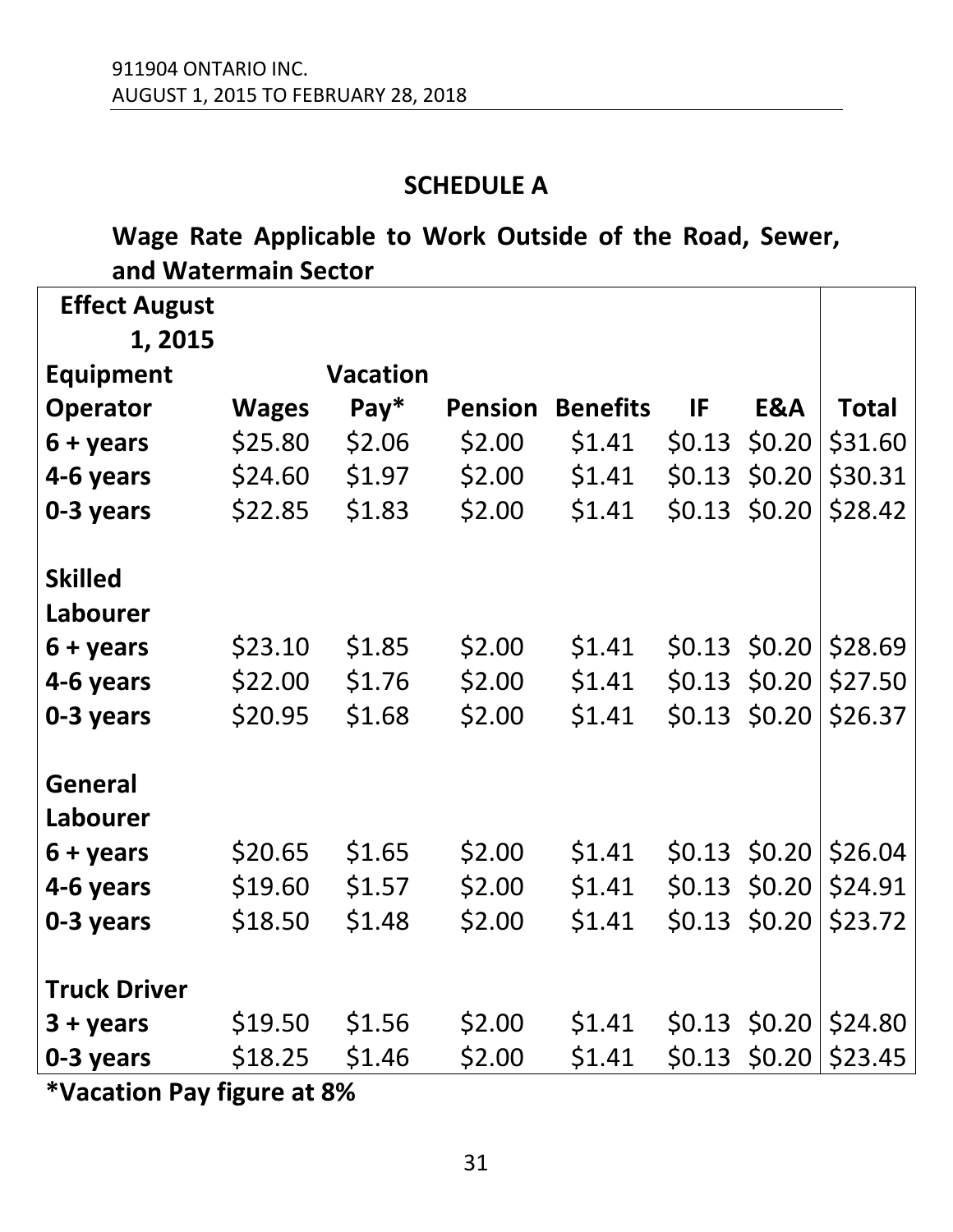| <b>Effect August</b> |              |                 |                |                 |        |                |              |
|----------------------|--------------|-----------------|----------------|-----------------|--------|----------------|--------------|
| 1, 2016              |              |                 |                |                 |        |                |              |
| <b>Equipment</b>     |              | <b>Vacation</b> |                |                 |        |                |              |
| <b>Operator</b>      | <b>Wages</b> | $Pay*$          | <b>Pension</b> | <b>Benefits</b> | IF     | E&A            | <b>Total</b> |
| 6 + years            | \$26.15      | \$2.09          | \$2.60         | \$1.46          | \$0.15 | \$0.20         | \$32.65      |
| 4-6 years            | \$24.90      | \$1.99          | \$2.60         | \$1.46          | \$0.15 | \$0.20         | \$31.30      |
| 0-3 years            | \$23.15      | \$1.85          | \$2.60         | \$1.46          | \$0.15 | \$0.20         | \$29.41      |
|                      |              |                 |                |                 |        |                |              |
| <b>Skilled</b>       |              |                 |                |                 |        |                |              |
| Labourer             |              |                 |                |                 |        |                |              |
| 6 + years            | \$23.40      | \$1.87          | \$2.60         | \$1.46          | \$0.15 | \$0.20         | \$29.68      |
| 4-6 years            | \$22.25      | \$1.78          | \$2.60         | \$1.46          | \$0.15 | \$0.20         | \$28.44      |
| 0-3 years            | \$21.25      | \$1.70          | \$2.60         | \$1.46          |        | $$0.15$ \$0.20 | \$27.36      |
|                      |              |                 |                |                 |        |                |              |
| <b>General</b>       |              |                 |                |                 |        |                |              |
| Labourer             |              |                 |                |                 |        |                |              |
| $6 + \gamma$ ears    | \$20.90      | \$1.67          | \$2.60         | \$1.46          |        | $$0.15$ \$0.20 | \$26.98      |
| 4-6 years            | \$19.85      | \$1.59          | \$2.60         | \$1.46          | \$0.15 | \$0.20         | \$25.85      |
| 0-3 years            | \$18.75      | \$1.50          | \$2.60         | \$1.46          | \$0.15 | \$0.20         | \$24.66      |
|                      |              |                 |                |                 |        |                |              |
| <b>Truck Driver</b>  |              |                 |                |                 |        |                |              |
| $3 + \gamma$ ears    | \$20.00      | \$1.60          | \$2.60         | \$1.46          |        | $$0.15$ \$0.20 | \$26.01      |
| 0-3 years            | \$18.50      | \$1.48          | \$2.60         | \$1.46          | \$0.15 | \$0.20         | \$24.39      |

**\*Vacation Pay figure at 8%**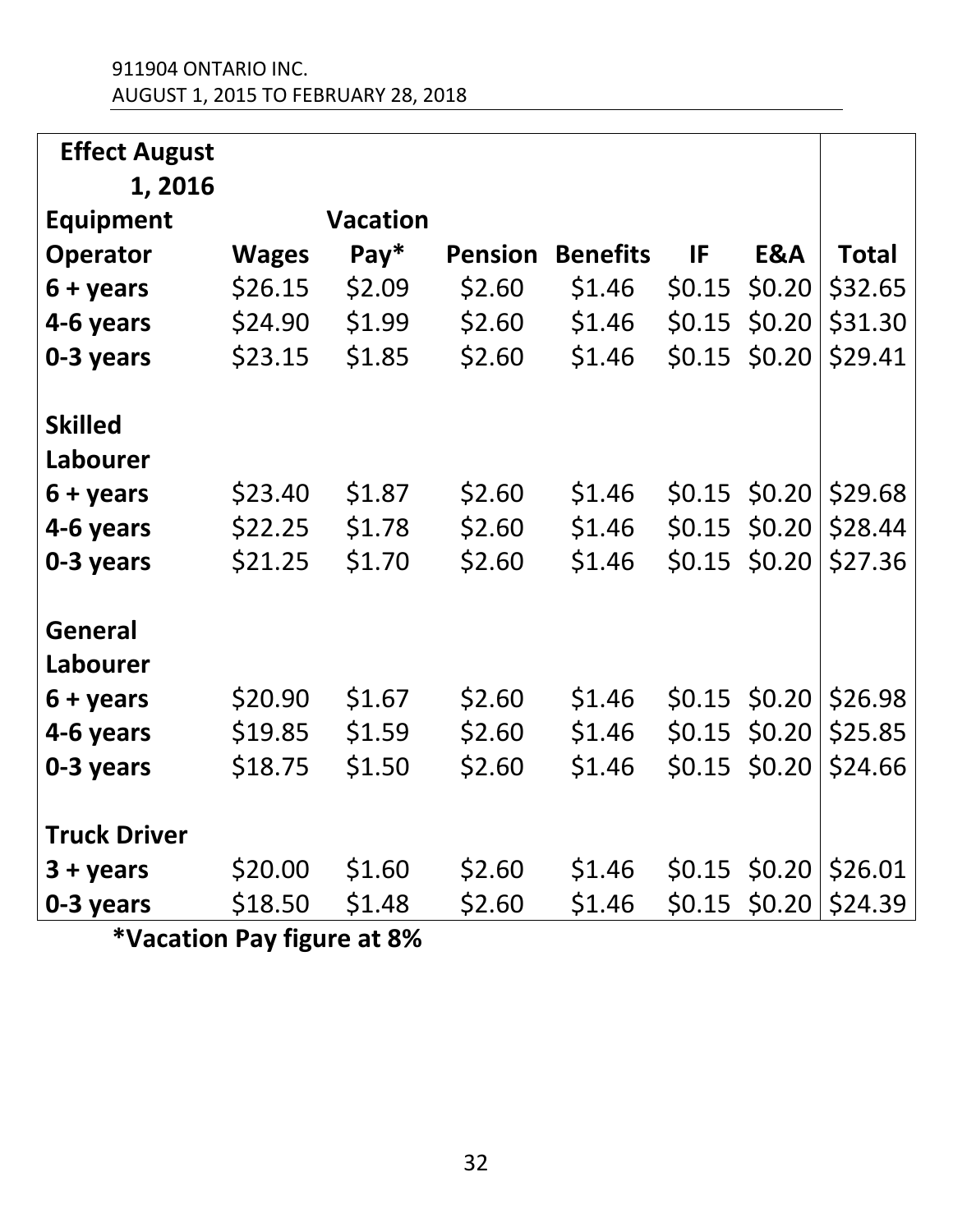| <b>Effect August</b> |              |                 |                |                 |        |        |              |
|----------------------|--------------|-----------------|----------------|-----------------|--------|--------|--------------|
| 1, 2017              |              |                 |                |                 |        |        |              |
| <b>Equipment</b>     |              | <b>Vacation</b> |                |                 |        |        |              |
| <b>Operator</b>      | <b>Wages</b> | $Pay*$          | <b>Pension</b> | <b>Benefits</b> | IF     | E&A    | <b>Total</b> |
| $6 + years$          | \$26.50      | \$2.12          | \$3.00         | \$1.51          | \$0.17 | \$0.20 | \$33.50      |
| 4-6 years            | \$25.25      | \$2.02          | \$3.00         | \$1.51          | \$0.17 | \$0.20 | \$32.15      |
| 0-3 years            | \$23.45      | \$1.88          | \$3.00         | \$1.51          | \$0.17 | \$0.20 | \$30.21      |
|                      |              |                 |                |                 |        |        |              |
| <b>Skilled</b>       |              |                 |                |                 |        |        |              |
| Labourer             |              |                 |                |                 |        |        |              |
| $6 + years$          | \$23.65      | \$1.89          | \$3.00         | \$1.51          | \$0.17 | \$0.20 | \$30.42      |
| 4-6 years            | \$22.55      | \$1.80          | \$3.00         | \$1.51          | \$0.17 | \$0.20 | \$29.23      |
| 0-3 years            | \$21.50      | \$1.72          | \$3.00         | \$1.51          | \$0.17 | \$0.20 | \$28.10      |
|                      |              |                 |                |                 |        |        |              |
| <b>General</b>       |              |                 |                |                 |        |        |              |
| Labourer             |              |                 |                |                 |        |        |              |
| $6 + \gamma$ ears    | \$21.15      | \$1.69          | \$3.00         | \$1.51          | \$0.17 | \$0.20 | \$27.72      |
| 4-6 years            | \$20.10      | \$1.61          | \$3.00         | \$1.51          | \$0.17 | \$0.20 | \$26.59      |
| 0-3 years            | \$19.00      | \$1.52          | \$3.00         | \$1.51          | \$0.17 | \$0.20 | \$25.40      |
|                      |              |                 |                |                 |        |        |              |
| <b>Truck Driver</b>  |              |                 |                |                 |        |        |              |
| $3 + years$          | \$20.50      | \$1.64          | \$3.00         | \$1.51          | \$0.17 | \$0.20 | \$27.02      |
| 0-3 years            | \$18.75      | \$1.50          | \$3.00         | \$1.51          | \$0.17 | \$0.20 | \$25.13      |

**\*Vacation Pay figure at 8%**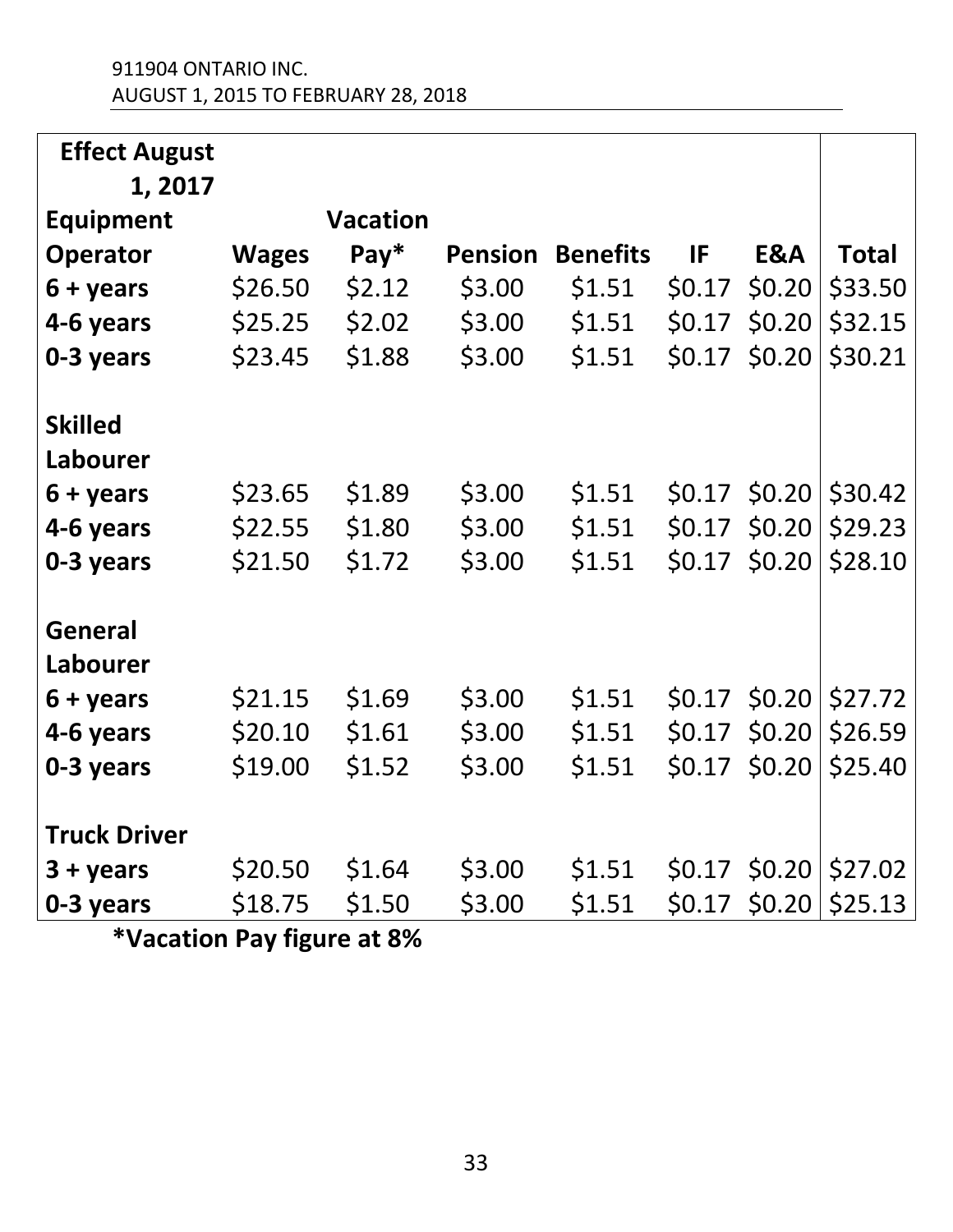**ROAD, SEWER, WATERMAIN**: For all work in the road, sewer, and watermain projects, the Employer will contact the Union for the prevailing rates applicable for work in the Board Area. The Employer shall pay all such work at the prevailing rates.

**'AZ' LICENSE:** All Operators who use a current 'AZ' License in the operation of employer's vehicles will receive fifty cents (\$.50) per hour in addition to their regular rate of pay. Employees shall be given reasonable time off with pay to obtain or maintain an AZ license. Cost associated with obtaining the required medical certificate shall be bore by the employee. Employees shall pay any insurance surcharge resulting from an employee's driving record.

**STUDENTS:** A student is an employee who is enrolled in secondary or post-secondary studies and is employed only for the summer vacation period or other school breaks, or employed on a part-time or casual basis during the school year, or is a person participating in a co-op program through a secondary or post-secondary educational institution, unless otherwise mutually agreed by the parties.

#### **PROBATIONARY AND TRAINING RATES**

1. Probationary employees shall be paid at a rate set by the Employer depending on experience and ability to perform during the probationary period. From the end of the probationary period to six (6) months' employment, the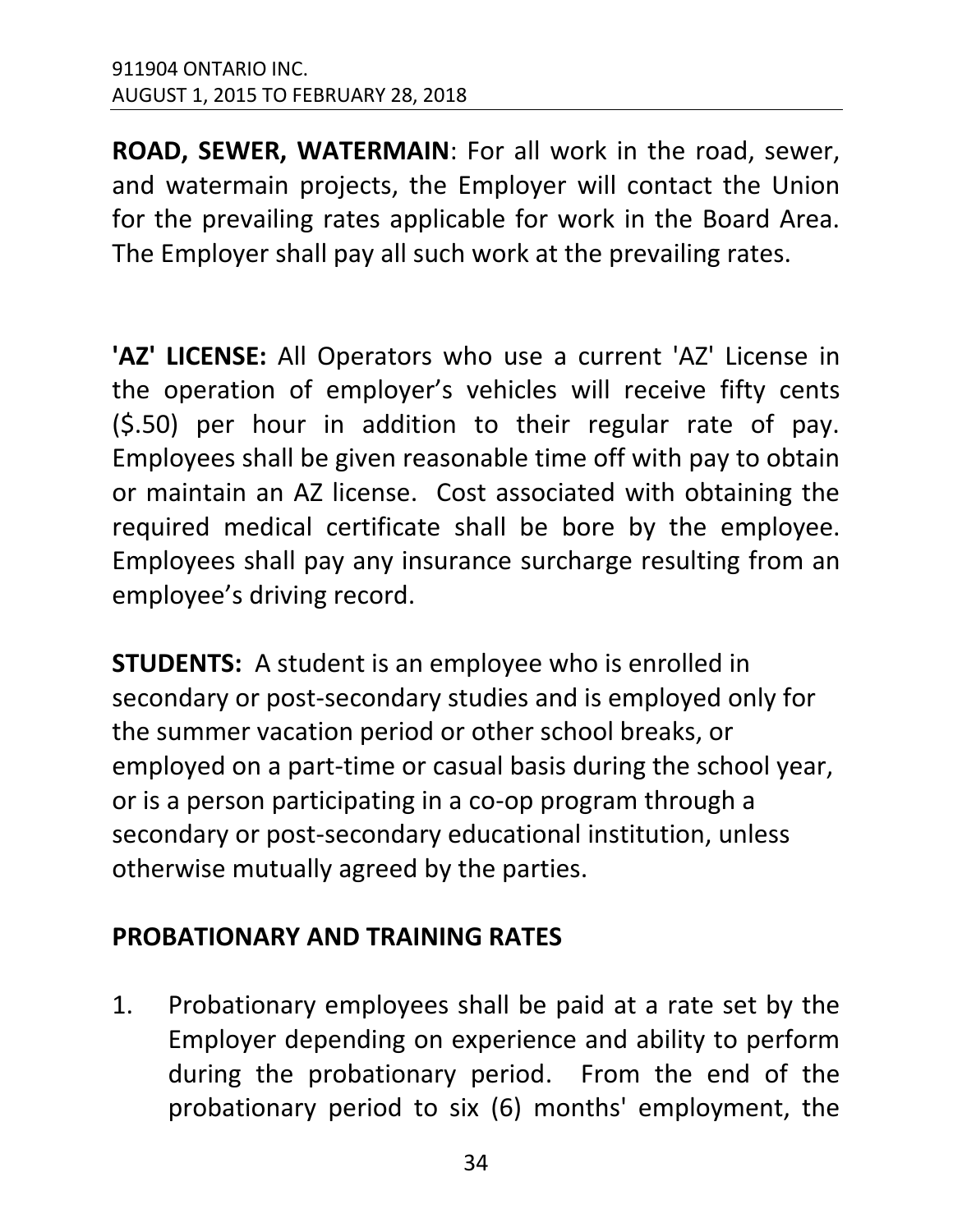employee will receive twenty-five cents (\$0.25) per hour below the rate in his classification. Upon completion of six (6) months' employment, the employee will receive the rate specified for his classification. The parties may mutually agree to extend the probationary period of an employee.

2. It is agreed that apprentices will receive the following percentage of the journeyman's rate:

| <b>First term</b>  | 50% |
|--------------------|-----|
| <b>Second term</b> | 60% |
| <b>Third term</b>  | 70% |
| <b>Fourth Term</b> | 80% |
| <b>Fifth Term</b>  | 90% |

3. Vacation pay during the four (4) month probationary period shall be four percent (4%).

**WORKING FOREMAN:** Employees in charge of a job shall receive seventy-five cents (\$0.75) per hour in addition to the regular hourly rate in effect for their classification. The additional amount of seventy-five cents (\$0.75) shall be added to the hourly rate and paid out to the employee(s) concerned on a weekly basis.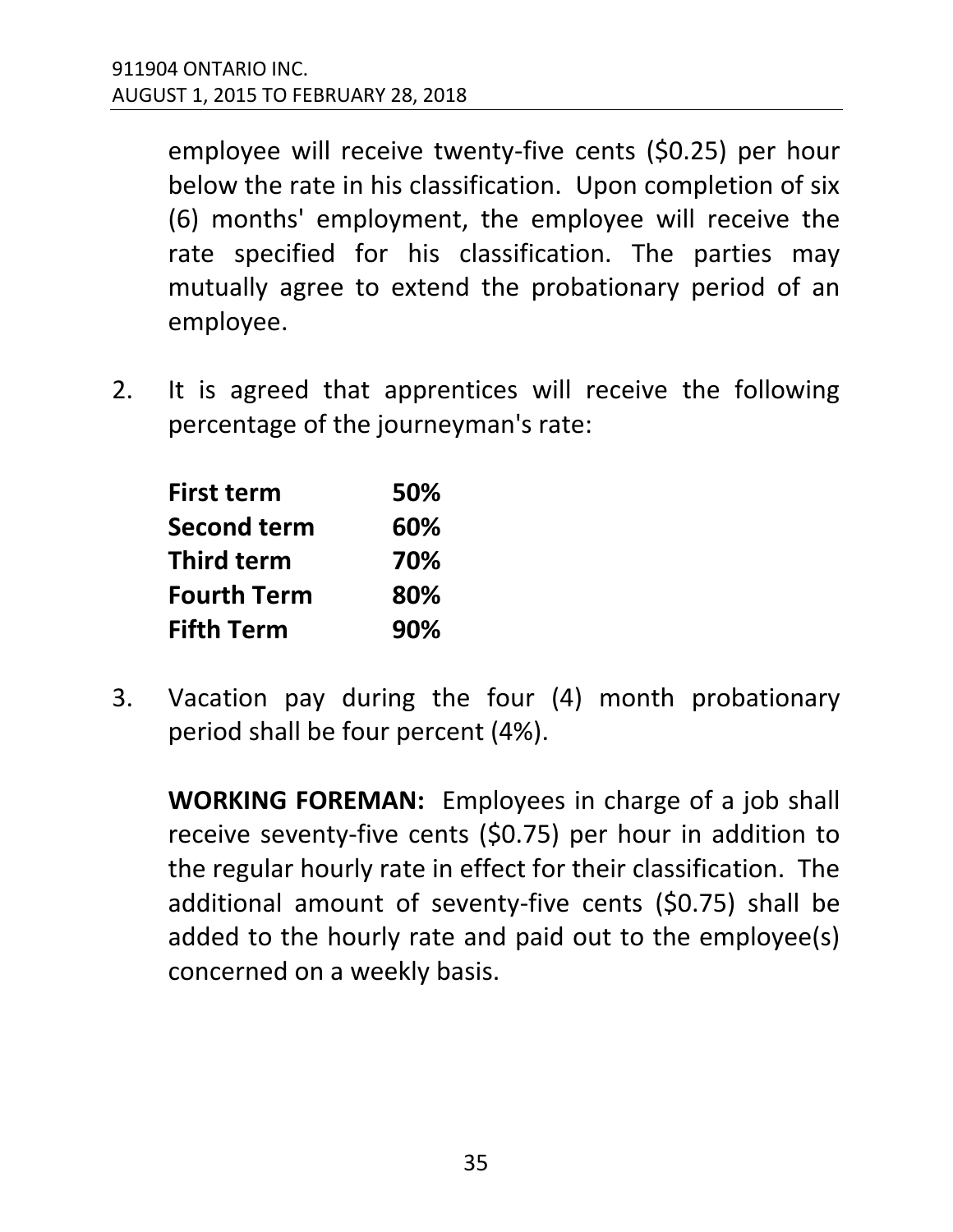#### **GENERAL**

- 1. All employees in the bargaining unit and/or as classified above shall be paid in accordance with the provisions of this Agreement. Employees in the bargaining unit shall not be paid on a salary basis.
- 2. All employees operating the Employer's equipment or performing work normally done by members of the bargaining unit in the above classifications shall pay an amount equal to Union dues.
- 3. It is understood and agreed that employees who are working more than two (2) days per work week in a trade or occupation other than their own shall be paid for the hourly rate specified for such work.
- 4. Should any government legislation or regulations increase the above rates, these rates shall automatically conform.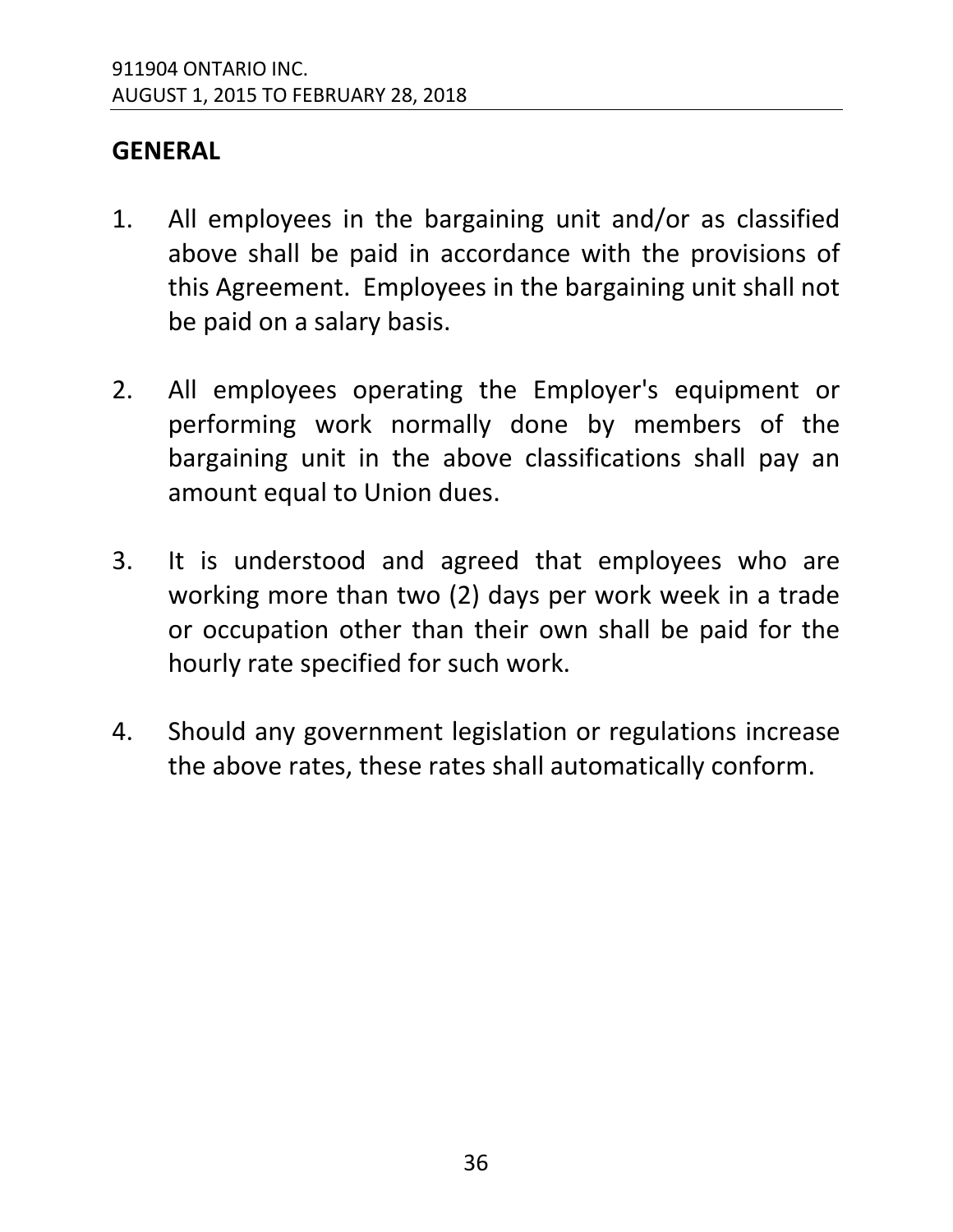#### <span id="page-40-0"></span>**SCHEDULE B Benefit Coverage Details - Summary**

| Life Insurance | \$20,000.00 |
|----------------|-------------|
|                |             |

- **Accident Death & Dismemberment** \$ 20,000.00
- **Dependent Life Insurance – Spouse** \$ 5,000.00
- **Dependent Life Insurance – Child** \$ 2,500.00

#### **Extended Health Care**

**90% drug card** (95% at a Preferred Provider)

#### **Professional Paramedical Services:**

\$600.00 for each practitioner (nine practitioners eligible)

#### **Vision Care**

\$150.00 every twenty-four (24) consecutive months \$95.00 for examinations every twenty-four (24) consecutive months

#### **Semi-Private Hospital Coverage**

**Out of Canada/Province – Medical Emergencies**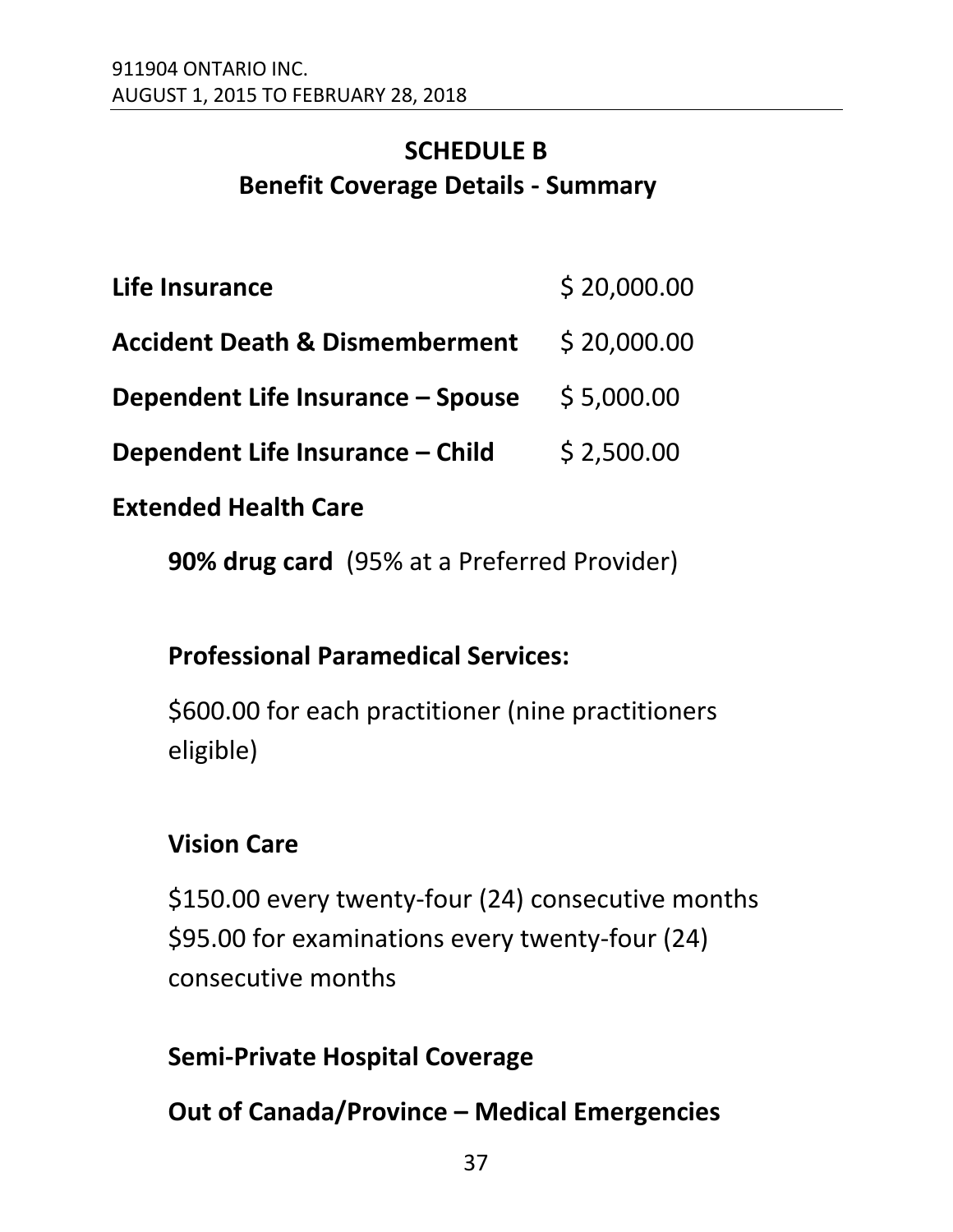#### **Employee & Family Assistance Program (Ceridian**  *LifeWorks***)**

#### **Dental Plan "C"**

Basic and minor restorative services

• 100% paid to \$1,500.00 maximum per person, per calendar year

Major restorative services

 50% paid to \$1,500.00 maximum per person, per calendar year

**The above is intended as a summary of the major features of the health care benefits. Please consult your CLAC Health Care Benefit Plan Booklet for a full description of health care benefits covered by the Plan.**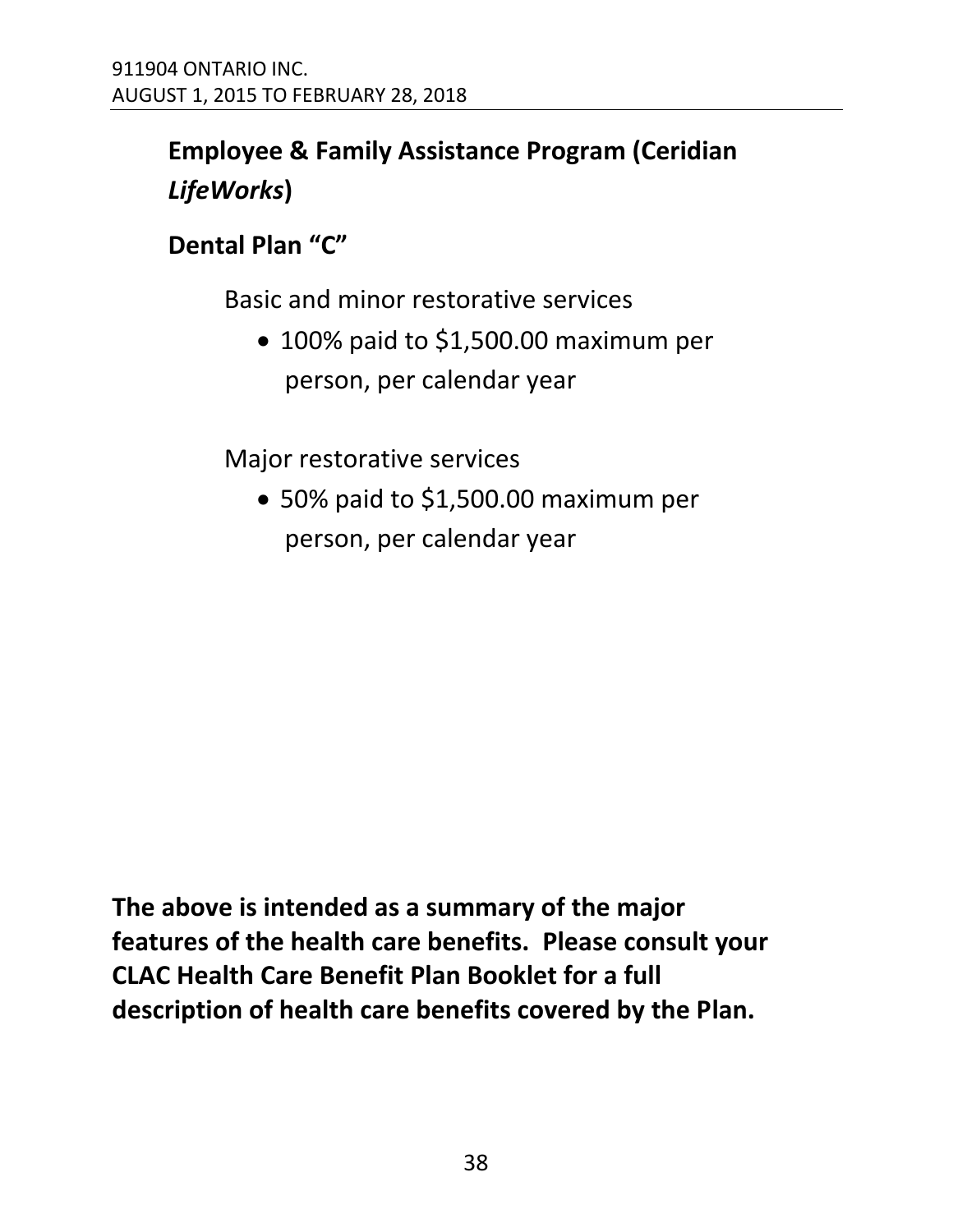

## **WE'RE COMMITTED TO YOU**



#### **Positive Work-life**

We are a modern union with a modern attitude. We don't just help create a better workplace, but a better work-life, helping you get the most out of every day.



#### **Champions of You**

We make your voice heard. We lead positive change. And through it all, we keep you working.



#### **Everyday Greatness**

We believe that greatness is in all of us. That when you enjoy what you do, when you feel valued and respected, supported and secure, everyone-you, your family, and your community-benefits.